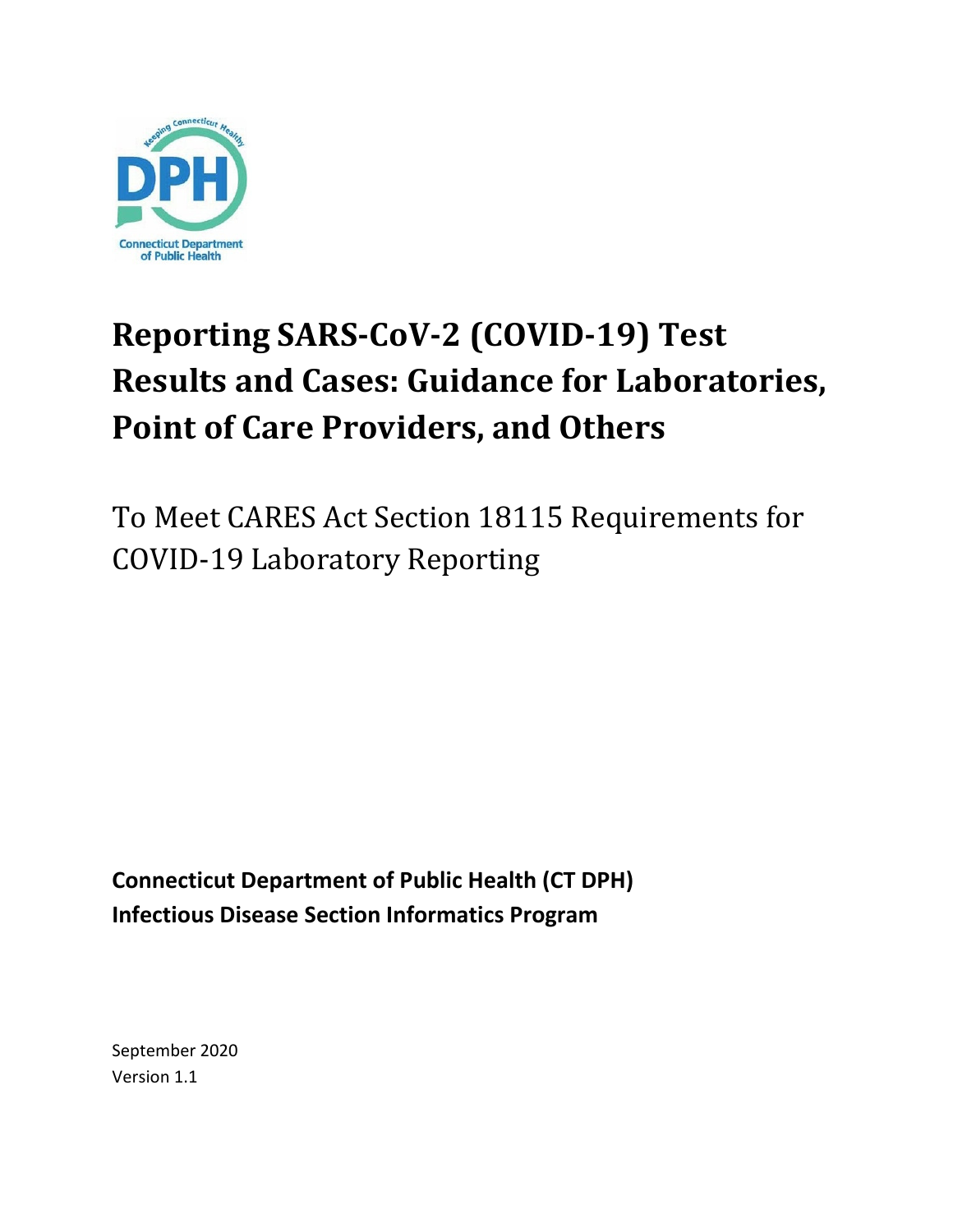# **Table of Contents**

| COVID-19 Result Reporting by Point of Care Providers or Other Testing Locations 14        |  |
|-------------------------------------------------------------------------------------------|--|
| Table 5. Required Data Variables for POC or Other Location Reporting of Case and Lab Test |  |
|                                                                                           |  |
|                                                                                           |  |
|                                                                                           |  |
|                                                                                           |  |
|                                                                                           |  |
|                                                                                           |  |
|                                                                                           |  |
|                                                                                           |  |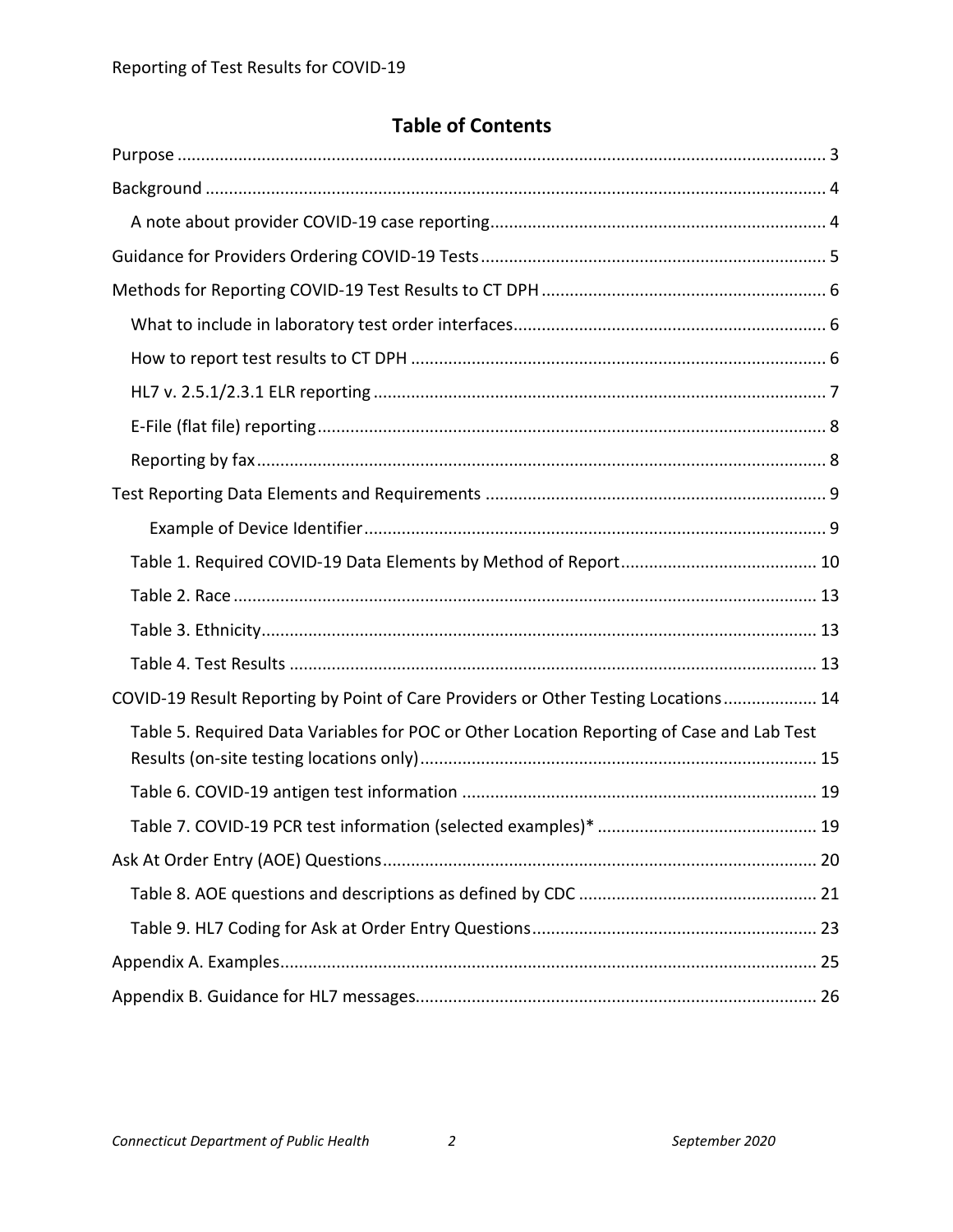## <span id="page-2-0"></span>**Purpose**

This document is to assist CLIA certified laboratories and provider point of care and other locations with CLIA certificates of waiver that are testing for the COVID-19 virus (SARS-CoV-2) in reporting results to the Connecticut Department of Public Health (CT DPH). This reporting will fulfill requirements as defined in the guidance from the federal Department of Health and Human Services (HHS): *COVID-19 Pandemic Response, Laboratory Data Reporting: CARES Act*  Section [1](#page-2-1)8115 dated June 4, 2020<sup>1</sup>. Under the HHS guidance laboratories are defined as:

- Laboratories that perform clinical diagnostic testing under CLIA,
- Non-laboratory COVID-19 testing locations, and,
- Other facilities or locations offering point-of-care testing or in-home testing related to COVID-19.

This document will outline the test result reporting requirements and methods for COVID-19 testing entities to fulfill CT DPH reporting even as COVID-19 test methods and requirements are changing during the pandemic. This document will also mention the appropriate reporting that providers must make to CT DPH for persons found with a positive COVID-19 test (by PCR or antigen methods). This document will be updated as needed to incorporate new or updated information.

It should be noted that to protect patient privacy and in keeping with State of Connecticut confidentiality statutes, the data CT DPH sends to the CDC will be de-identified and will not include some patient-level information. The de-identified data shared with CDC will contribute to national understanding of COVID-19's impact, positivity trends, testing coverage, and will help identify supply chain issues for reagents and other materials.

This document has the following main sections:

- [Background](#page-3-0)
- [Guidance for Providers Ordering COVID-19 Tests](#page-4-0)
- [Methods for Reporting COVID-19 Test Results to CT DPH](#page-5-0)
- [Test Reporting Data Elements and Requirements](#page-8-0)
- Reporting of COVID-19 Results by [Point of Care Providers or Other Testing Locations](#page-13-0)
- [Ask At Order Entry \(AOE\) Questions](#page-19-0)

This document is not intended to be the guidance for long term care facilities or assisted living facilities receiving antigen instruments from HHS. Those facilities will receive separate guidance about reporting.

<span id="page-2-1"></span> <sup>1</sup> https://www.hhs.gov/sites/default/files/covid-19-laboratory-data-reporting-guidance.pdf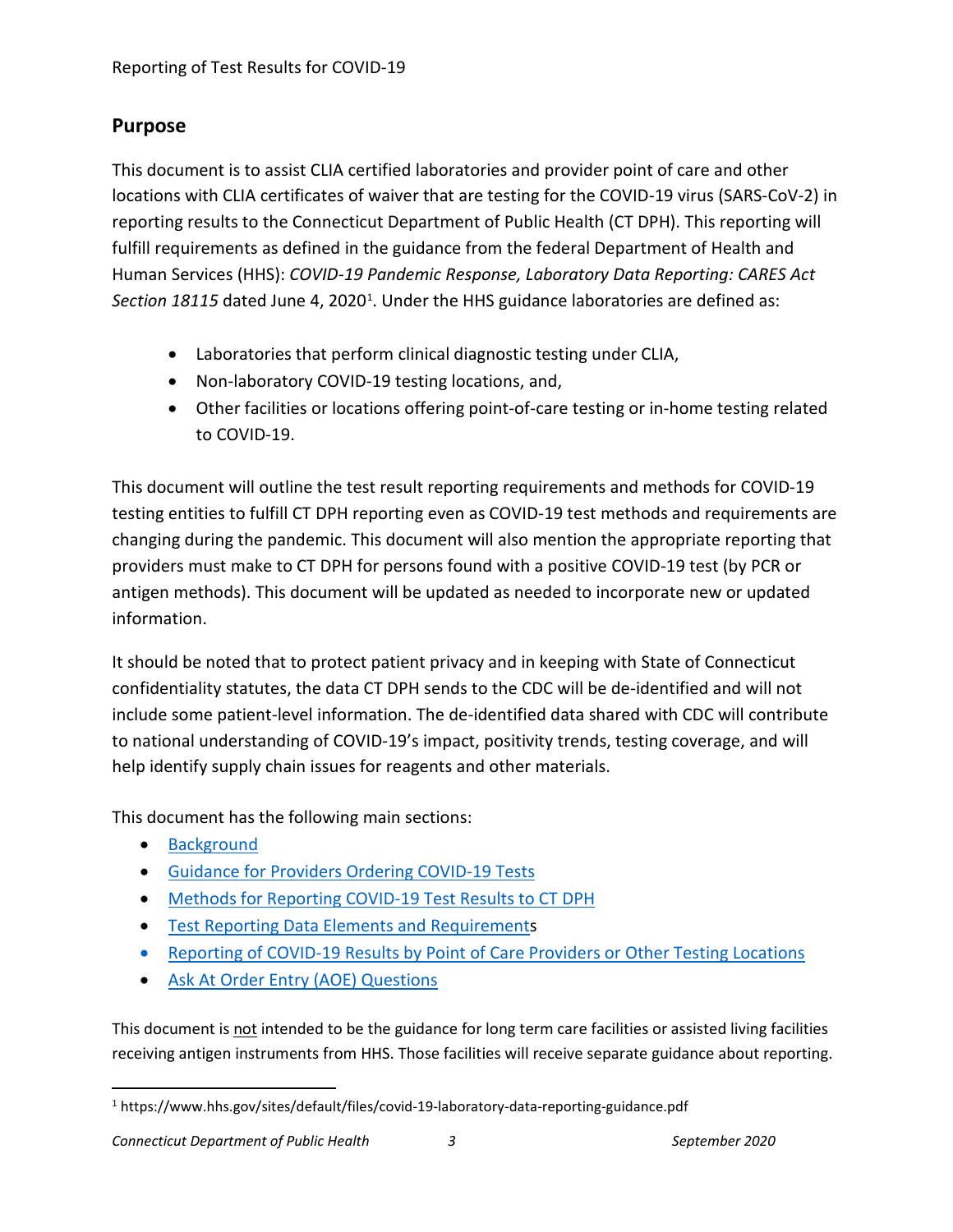# <span id="page-3-0"></span>**Background**

In Connecticut, SARS-CoV-2 identification and COVID-19 disease were made state reportable in February [2](#page-3-2)020<sup>2</sup>. For SARS-CoV-2 (COVID-19) testing, both positive and negative test results from any type of test must be reported to CT DPH. Test reports must include required information about the patient or person being tested, the test performed, and the ordering provider. To facilitate timelier reporting of COVID-19 test results, CT DPH has modified allowable result reporting methods for COVID-19 testing. These methods will be described further in this guidance.

The HHS June 4 guidance listed not only required data elements, but additional Ask at Order entry (AOE) questions that laboratories and testing locations, as defined in the prior section, must report. This requirement has changed. The CDC website<sup>[3](#page-3-3)</sup> outlining the reporting requirements was updated on August 1, 2020 and again on August 7, 2020 to reflect the emphasis on *required* data elements. AOE questions are considered *requested* and are not required at this time. The CDC Division of Laboratory Systems (DLS) also posted updates in the 7/31/2020 Lab Advisory<sup>[4](#page-3-4)</sup>. Laboratories and others performing COVID-19 testing should check these webpages for further updates.

Although the AOE questions are not required at this time, testing locations should make changes, as possible, to their ordering interfaces, forms, and laboratory systems to capture the required information and include it in reports to the CT DPH. This will be discussed further in this guidance.

Reportable disease test reporting is managed by CT DPH staff in the Infectious Disease (ID) Section Informatics Program.

## <span id="page-3-1"></span>**A note about provider COVID-19 case reporting**

Providers (hospital, outpatient, or other point of care locations) who have patients identified with a positive SARS-CoV-2 molecular (PCR, nucleic acid) or antigen result must send case reports to CT DPH per state provider reporting requirements for COVID-19<sup>5</sup>. To simplify this reporting, CT DPH has an online provider reporting portal at [https://dphsubmissions.ct.gov/Covid/InitiateCovidReport.](https://dphsubmissions.ct.gov/Covid/InitiateCovidReport)

Other methods for reporting COVID-19 cases will be described further in this document.

<span id="page-3-2"></span><sup>&</sup>lt;sup>2</sup> https://portal.ct.gov/-/media/DPH/EEIP/CTEPI/Vol40\_No2.pdf?la=en

<span id="page-3-3"></span><sup>3</sup> <https://www.cdc.gov/coronavirus/2019-ncov/lab/reporting-lab-data.html>

<span id="page-3-4"></span><sup>4</sup> <https://www.cdc.gov/csels/dls/locs/2020/update-on-covid-19-reporting-requirements.html>

<span id="page-3-5"></span><sup>5</sup> https://portal.ct.gov/-/media/DPH/EEIP/CTEPI/Vol40\_No2.pdf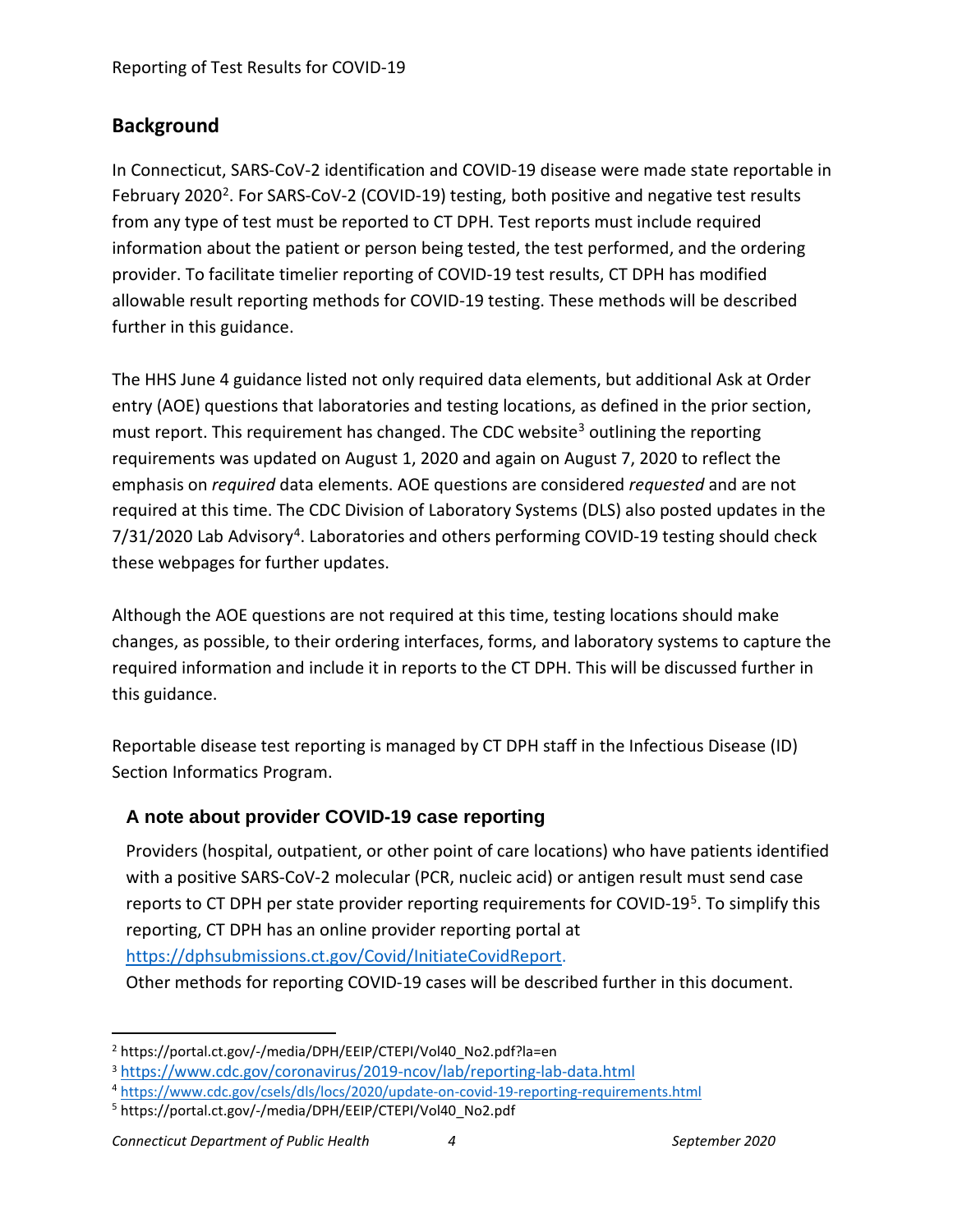# <span id="page-4-0"></span>**Guidance for Providers Ordering COVID-19 Tests**

Providers ordering COVID-19 tests must take all reasonable efforts to provide complete information on test orders as defined in the list below. These data elements are required to meet CT DPH laboratory test result reporting requirements<sup>6</sup>.

- Patient name (last name, first name, middle Initial)
- Patient residential street address, including secondary address
- Patient city/town of residence
- Patient residence zip code
- Patient phone number with area code
- Patient date of birth
- Patient age (if date of birth is not available)
- Patient race
- Patient ethnicity
- Patient sex
- Patient residence county
- Ordering provider name
- Ordering provider address, city, state, zip code
- Ordering provider phone

If available, please include patient email.

If the person is being tested at a 'walk-in' or 'drive-through' setting, the staff collecting the specimen for testing should record or provide the person being tested with a way to record, at minimum the following: patient name, address, phone number, date of birth, race, ethnicity, and sex. This information should be provided to the testing laboratory and/or included on results reported to CT DPH.

If a laboratory has added the AOE questions to the test ordering interface, providers should attempt to include that information with the test order, particularly for persons presenting with symptoms of possible COVID-19 disease.

<span id="page-4-1"></span> <sup>6</sup> https://portal.ct.gov/DPH/Epidemiology-and-Emerging-Infections/Laboratory-Reporting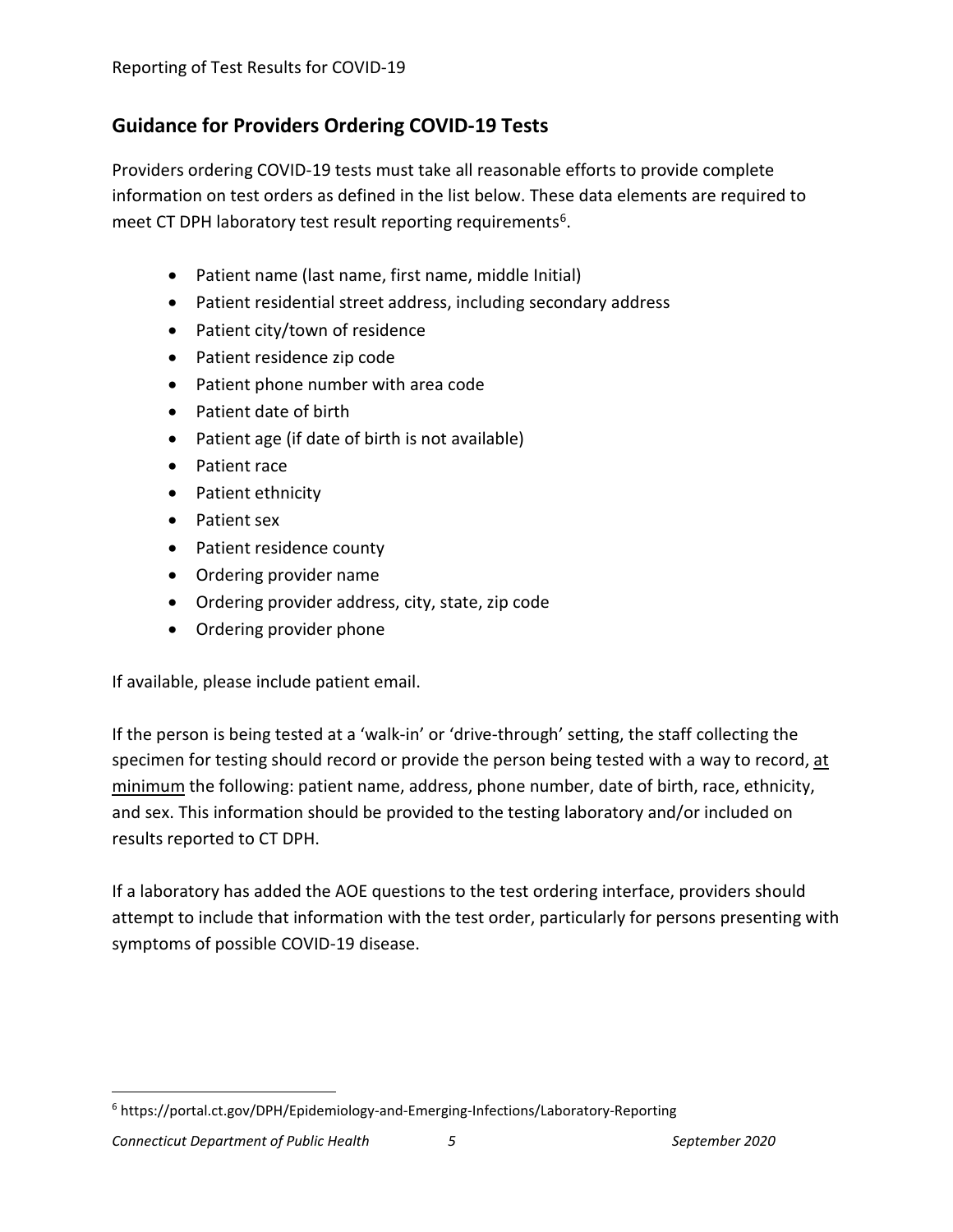# <span id="page-5-0"></span>**Methods for Reporting COVID-19 Test Results to CT DPH**

Reporting of COVID-19 test results may be outside of the usual reporting experience for some testing locations, such as point of care (POC) providers, schools, pharmacies, or others that have obtained a CLIA certificate of waiver to obtain test instruments and conduct testing. It should be noted that any location looking to set up either COVID-19 specimen collection and/or testing must contact the CT DPH Facility Licensing and Inspections Section (FLIS) to obtain required documentation and approval for these activities. FLIS can be reached at [DPH.FLISLab@ct.gov.](mailto:DPH.FLISLab@ct.gov)

## <span id="page-5-1"></span>**What to include in laboratory test order interfaces**

Laboratories are requested to set up order interfaces and update laboratory systems to capture the *required* data elements as described in the prior section and as indicated in [Table 1.](#page-9-0) If possible, laboratories should consider adding the *requested* AOE questions to their ordering interfaces. These are defined in the [Ask at Order Entry section](#page-19-0) of this document.

# <span id="page-5-2"></span>**How to report test results to CT DPH**

Under the Centers for Medicare and Medicaid (CMS) Promoting Interoperability<sup>[7](#page-5-3)</sup> requirements, CT DPH has already been working with eligible hospitals, critical access hospitals, and dual-eligible hospitals looking to attest to CMS for public health reporting requirements to set up reporting using HL7 v2.5.1 ELR ORU. To expedite COVID-19 result reporting from the greatly expanded set of laboratories and test locations performing these tests, CT DPH is now accepting COVID-19 results by one of three methods:

- HL7 version 2.5.1 or 2.3.1 ORU for electronic laboratory reporting (ELR),
- Flat files in comma separate value or MS Excel formats (E-File reporting),
- Faxed paper reports.

CT DPH has made every effort to work with laboratories and testing locations to transition to one of the two electronic formats. For ease of reference, laboratory reporting by either HL7 version 2 ORU message type will be noted as **ELR**; flat files will be noted as **E-Files**. The required data elements for COVID-19 reporting are the same for any test result reporting method.

For eligible hospitals reporting COVID-19 results in a non-HL7 2.5.1 format, the promoting interoperability engagement status will remain as registration for attestation until CT DPH is able to continue work to put all reportable diseases into HL7 2.5.1 reporting for that hospital.

<span id="page-5-3"></span> <sup>7</sup> [https://www.cms.gov/Regulations-and-](https://www.cms.gov/Regulations-and-Guidance/Legislation/EHRIncentivePrograms/2020ProgramRequirementsMedicare)

[Guidance/Legislation/EHRIncentivePrograms/2020ProgramRequirementsMedicare](https://www.cms.gov/Regulations-and-Guidance/Legislation/EHRIncentivePrograms/2020ProgramRequirementsMedicare)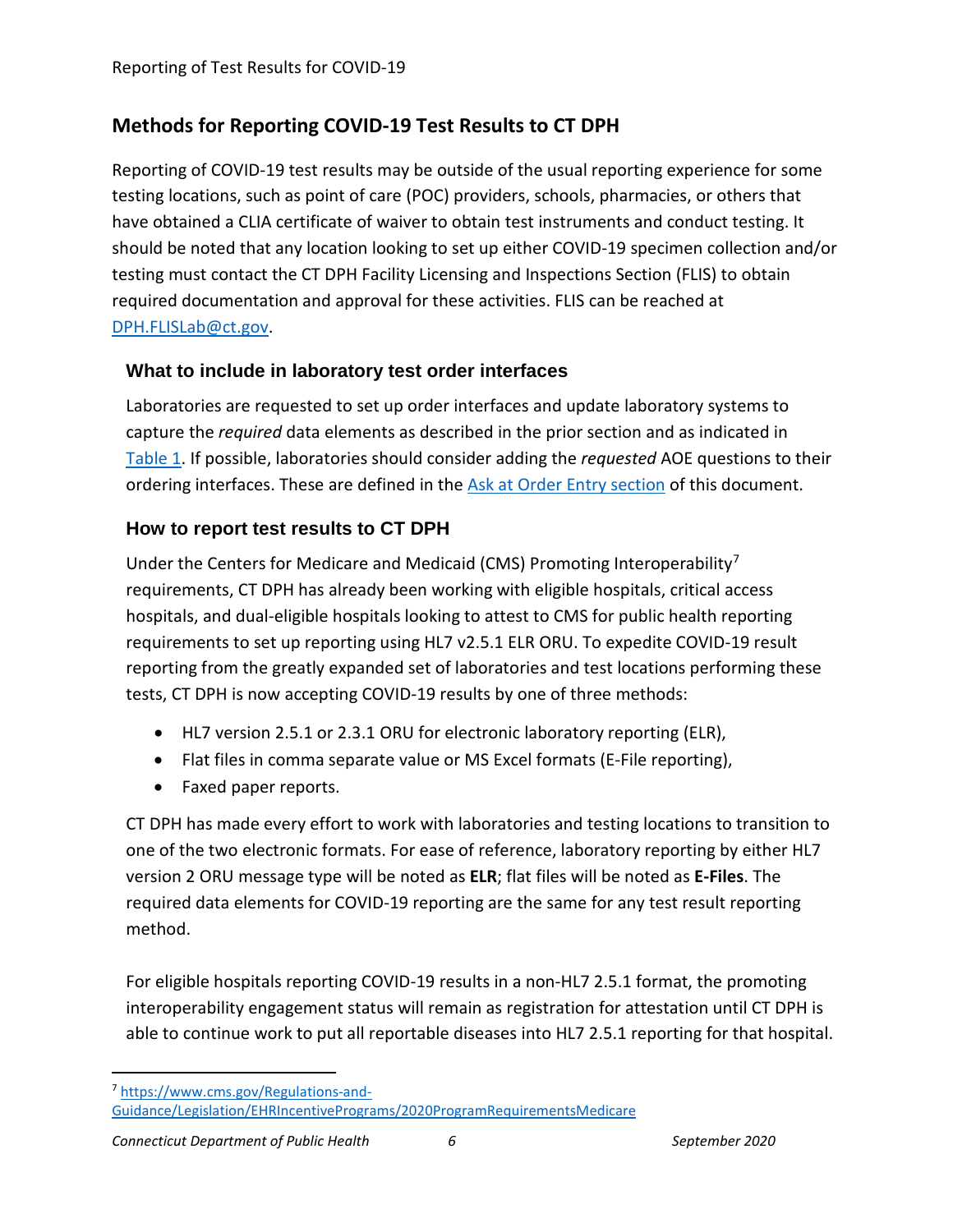# <span id="page-6-0"></span>**HL7 v. 2.5.1/2.3.1 ELR reporting**

This document assumes the laboratory that is reporting results is following the *Electronic Laboratory Reporting to Public Health (US Realm), Release 1, HL7 version 2.5.1: ORU^R01 Informative Document* (ELR HL7 v 2.5.1 IG) or HL7 version 2.3.1 based on the *Implementation Guide for Transmission of Laboratory-Based Reporting of Public Health Information using Version 2.3.1 of the Health Level 7 (HL7) Standard Protocol.*

Complete reporting requirements for HL7 ELR messaging to CT DPH can be found on the CT DPH website Electronic Laboratory Reporting (ELR) page<sup>[8](#page-6-1)</sup>. A CT DPH specific local implementation guide for ELR HL7 v2.5.1 is posted<sup>[9](#page-6-2)</sup>. The CT DPH ELR webpage also includes information on the onboarding process for ELR via HL7 v2.5.1. Laboratories using the older HL7 v 2.3.1 ELR standard follow a similar process. HL7 files can be sent using the CDC provided PHINMS system as defined on the ELR webpage or posted using the DPH IT secure file transport protocol (sFTP).

## **High Level process for HL7 ELR reporting**

- 1. Registration if an eligible laboratory is seeking Promoting Interoperability credit, they must register using the form on the CT DPH ELR webpage, even if they are reporting COVID-19 results in a non-HL7 format. Laboratories will be transitioned to HL7 ELR once resources are available post-pandemic. Registration forms are sent t[o DPH.ELR@ct.gov.](mailto:DPH.ELR@ct.gov)
- 2. Initial touch base call CT DPH will arrange to have a call with the laboratory to review the HL7 ELR requirements, determine the secure file transport method, and set up ongoing meetings or emails.
- 3. Validation HL7 ELR message validation occurs in two steps.
	- a. HL7 structure and content validation based on the v2.5.1 ELR requirements. This will be a report back to the laboratory on any items that need to be adjusted so that the HL7 ELR message will not fail this validation.
	- b. Content validation. This is an assessment of the information about the patient tested, the COVID-19 results, and other data to see if the message meets CT DPH reporting requirements.
- 4. Production ELR. Once all of the validation requirements have been met, the laboratory will send the HL7 ELR messages as a batch file to CT DPH on a schedule to be determined with the reporting laboratory, but no less than once a day.

<span id="page-6-1"></span> <sup>8</sup> <https://portal.ct.gov/DPH/Epidemiology-and-Emerging-Infections/Electronic-Laboratory-Reporting>

<span id="page-6-2"></span><sup>9</sup> [https://portal.ct.gov/-/media/DPH/EEIP/CT\\_ELR\\_Local\\_Guide.pdf](https://portal.ct.gov/-/media/DPH/EEIP/CT_ELR_Local_Guide.pdf)

*Connecticut Department of Public Health 7 September 2020*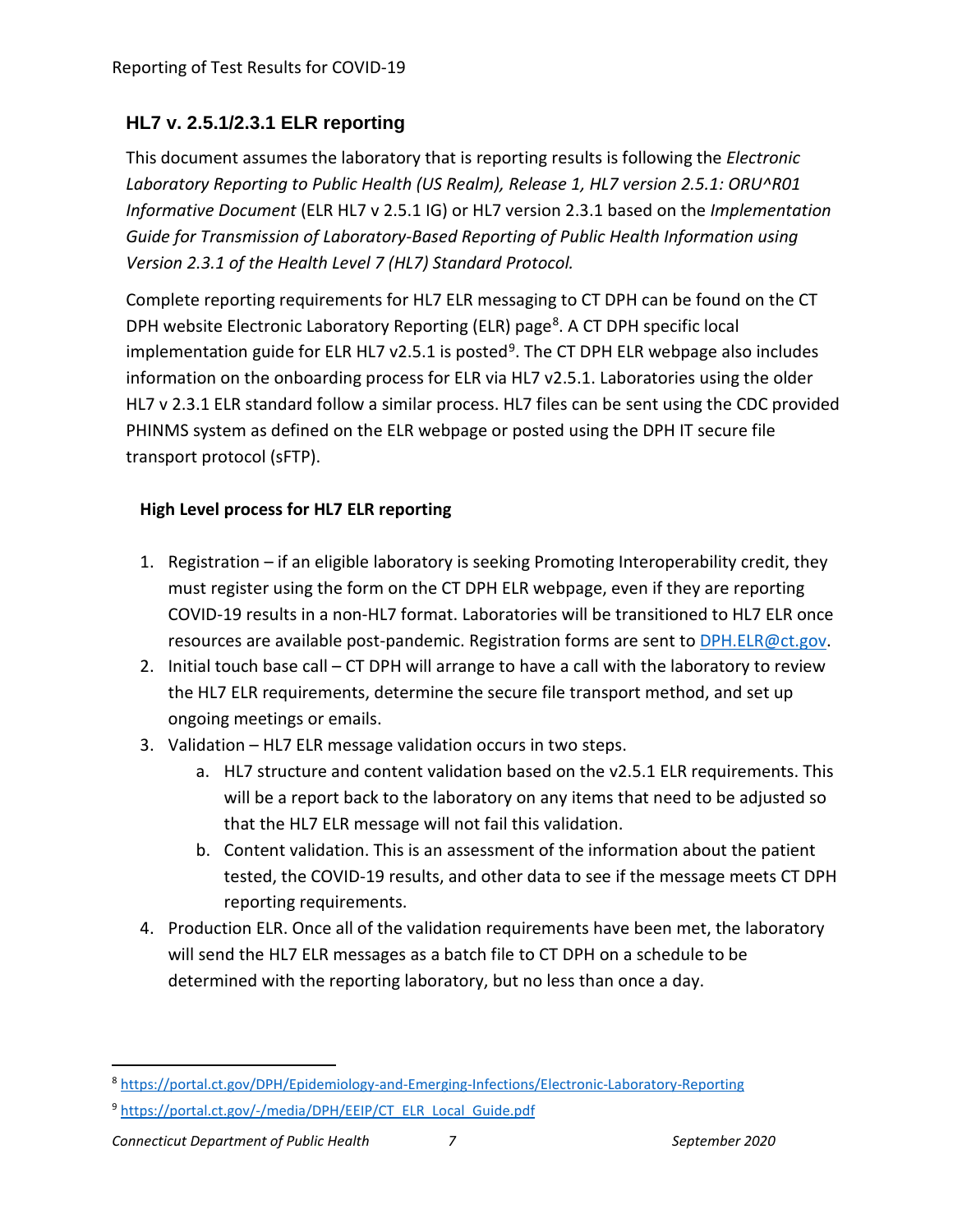# <span id="page-7-0"></span>**E-File (flat file) reporting**

To accommodate laboratories or testing locations that are unable to build and generate an HL7 ELR message, CT DPH has defined content and the data variable order for the use of flat files. The preferred format is a comma separated value (csv) file, but a Microsoft Excel file spreadsheet can also be accepted if necessary. Secure message transport options are secure file transport protocol (sFTP; preferred method) or secure email or other secure file pick-up. Use of a csv file posted by sFTP is strongly encouraged as this will allow CT DPH to use a semiautomated process to process files.

## **High level process for reporting using E-Files**

- 1. Contact the CT DPH Infectious Disease Section Informatics Program at [DPH.ELR@ct.gov.](mailto:DPH.ELR@ct.gov) Because Connecticut based testing locations must register with CT DPH FLIS, emails will also be passed to the Informatics Program Lead by FLIS staff.
- 2. Initial touch base email or call with CT DPH to review the laboratory data requirements, determine secure file transport, and set up ongoing meetings or emails.
- 3. Validation CT DPH will review a test message or actual message for order of headers, content, missing data elements and send feedback to the testing location.
- 4. Set up of sFTP or other secure transfer so files can be sent or posted for use.
- 5. Production E-File. As with HL7 reporting, CT DPH requires a file of results posted at least once a day.

# <span id="page-7-1"></span>**Reporting by fax**

CT DPH prefers that testing locations report by HL7 or E-File, however, recognizes that some testing locations may need to fax reports. CT DPH has a laboratory reporting right fax number **860-920-3131.** Right fax is a secure fax method that delivers reports to a secure email box. This allows CT DPH staff to retrieve the results remotely if needed, and reduces the burden of paper.

Please be sure and consult with CT DPH Informatics staff before sending results, by email [DPH.ELR@ct.gov](mailto:DPH.ELR@ct.gov) or by phone during work hours 860-509-7994. If you have other contact information you can use those routes also.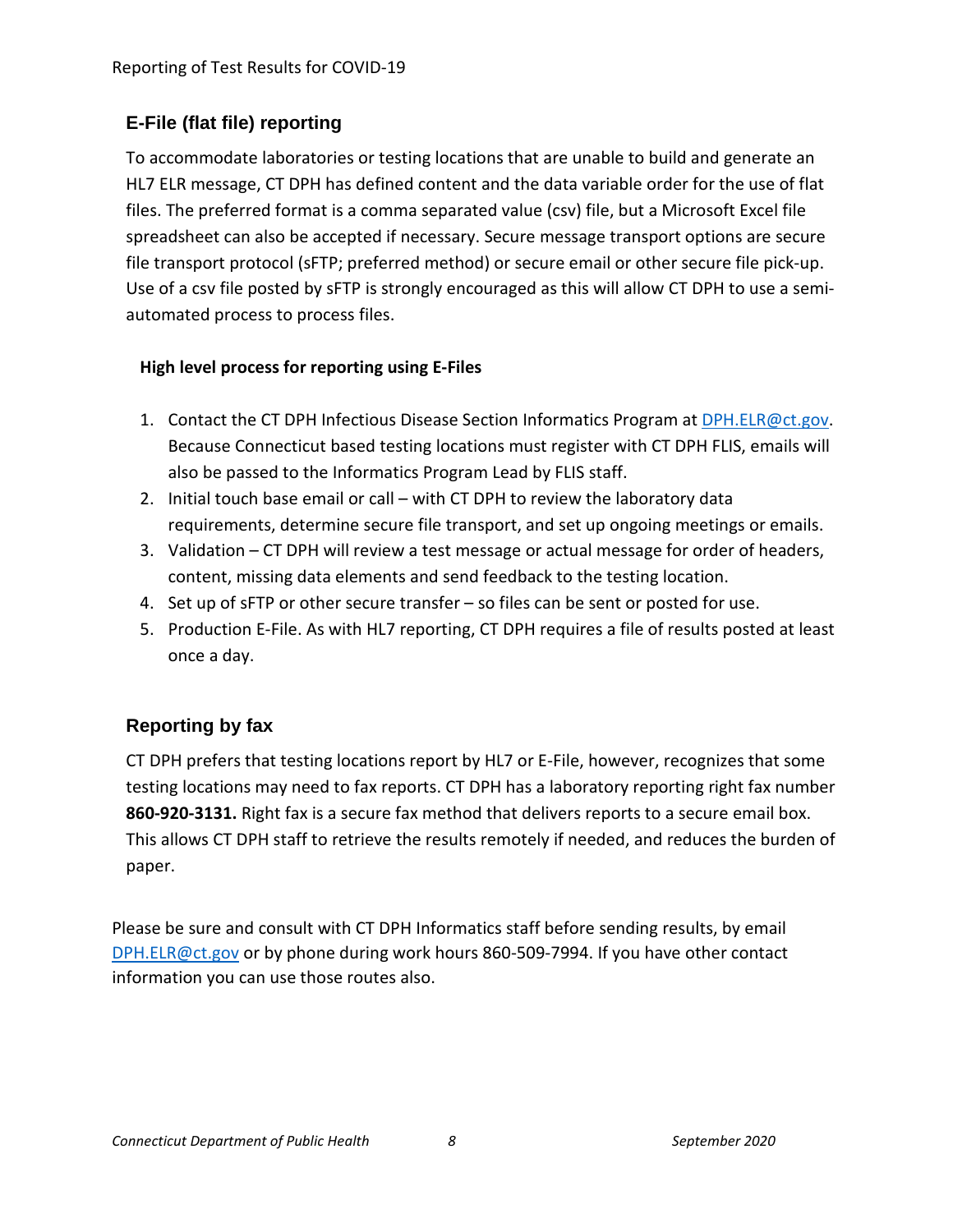## <span id="page-8-0"></span>**Test Reporting Data Elements and Requirements**

[Table 1](#page-9-0) defines the *required* data elements for reporting to CT DPH for COVID-19 results determined by any approved method. These required elements align with CT DPH state reportable laboratory testing requirements.

The only new element for COVID-19 reporting is the Device Identifier. This identifier is defined by the CDC in the so-called LIVD table. A link to the table can be found here [https://www.cdc.gov/csels/dls/sars-cov-2-livd-codes.html.](https://www.cdc.gov/csels/dls/sars-cov-2-livd-codes.html) The LIVD table defines the LOINC codes used to define the test method, the SNOMED CT codes used to define results, and the device identifiers to be included in the results. These are arranged by manufacturer and test method and are updated periodically. CT DPH Informatics Program staff will assist testing laboratories and locations as to which identifiers to use and how to report them.

#### <span id="page-8-1"></span>Example of Device Identifier

The easiest way to report the Device Identifier is from the LIVD codes table. Both the Testkit Name ID and the Equipment UID can be reported but at least one of these must be included. The way to report this in an HL7 message is to put in OBX-17 as follows:

TestKit Name ID (EUA) Equipment UID

**xMAP SARS-CoV-2 Multi-Antigen IgG Assay\_Lumine\_EUA^^99ELR~MAGPIX System\_Luminex Corp\_MNI^^99ELR**

If a reporting laboratory has a limitation on the length of the name that can be put into OBX-17, the TestKit Name IDs have been shortened to fit a 50 character maximum length.

For laboratories or testing locations using a csv (flat file), you have the following options:

- 1. Use the TestKit Name or Model information.
- 2. Use another abbreviation or nickname for the test method/instrument defined with CT DPH so it can be translated to the proper Device Identifier.

See [Appendix A](#page-24-0) for an example.

Note: this identifier is not the same as the test method.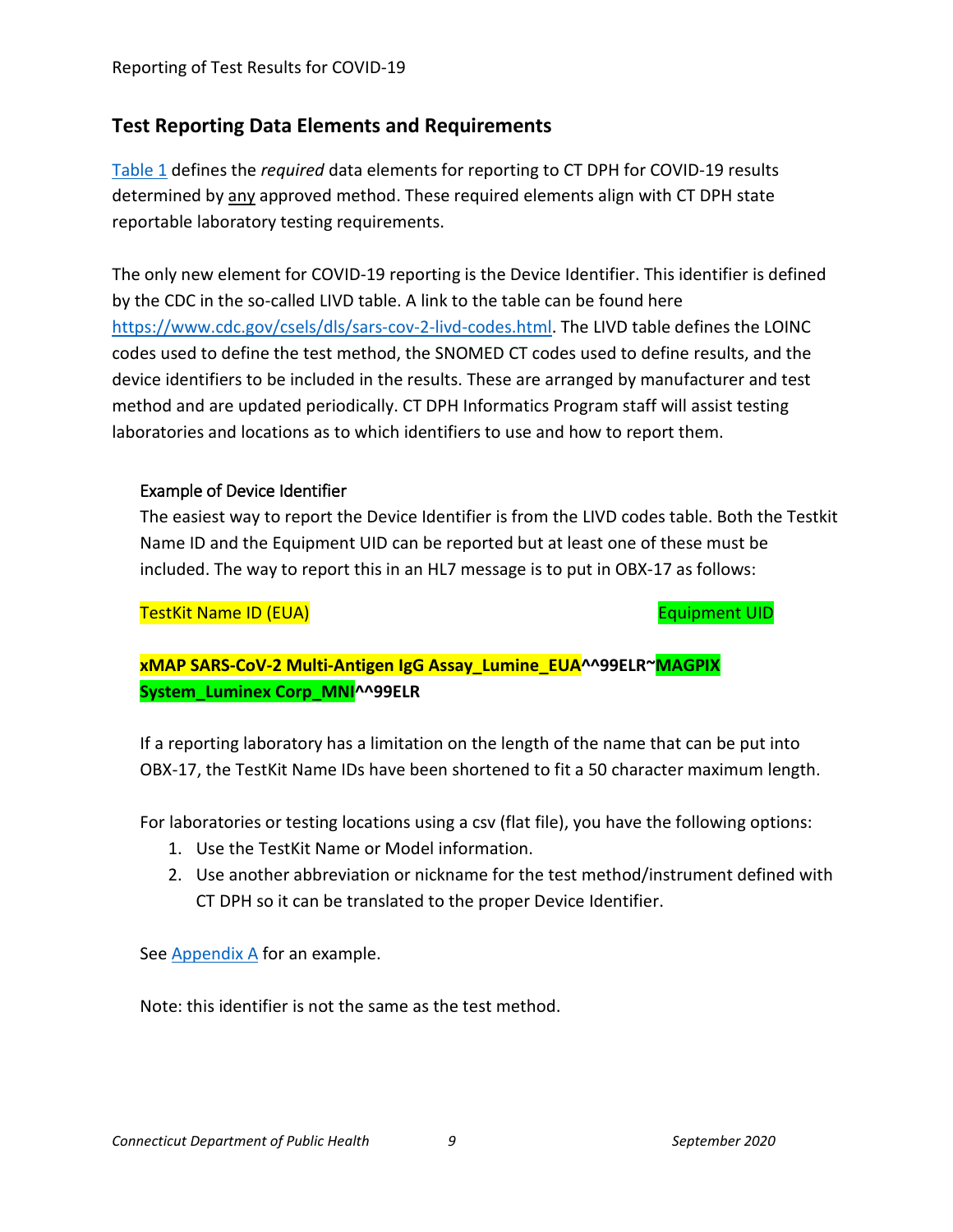## **Table 1. Required COVID-19 Data Elements by Method of Report**

<span id="page-9-0"></span>

| Data element/header           | <b>HL7 Data Element</b>          | Flat file (non-HL7) content<br>requirements | Notes/comments                                                                               |
|-------------------------------|----------------------------------|---------------------------------------------|----------------------------------------------------------------------------------------------|
| <b>Testing Laboratory</b>     | OBX-23 (v2.5.1)<br>OBX-15 (v2.3) | CLIA number                                 | CLIA number of the testing laboratory.                                                       |
| <b>Patient Last Name</b>      | PID-5.1                          | character                                   | Submit first, last, middle in separate fields.                                               |
| <b>Patient First Name</b>     | PID-5.2                          | character                                   |                                                                                              |
| <b>Patient Middle Initial</b> | PID-5.3                          | character                                   |                                                                                              |
| <b>Patient Address</b>        | PID-11.1                         | <b>Residential address</b>                  | This is the residence at the time of testing,<br>even if a congregate setting, college, etc. |
| <b>Address 2</b>              | PID-11.2                         | Secondary address                           | Apt, Bldg, Unit, etc. Put in a separate field<br>from residential address.                   |
| <b>Patient City</b>           | PID-11.3                         | character                                   |                                                                                              |
| <b>Patient State</b>          | PID-11.4                         | two letter abbreviation                     | e.g., CT                                                                                     |
| Patient Zip Code              | PID-11.5                         | five or nine digit format allowed           |                                                                                              |
| <b>Patient County</b>         | PID-11.9                         | Full county name                            | Include County if possible. E.g., Tolland<br>County                                          |
| <b>Patient Phone</b>          | <b>PID-13</b>                    | 10 digit format (with area code)            | Required for persons with positive test<br>results.                                          |
| <b>Patient Email</b>          | PID-13.4                         |                                             | If available, especially if result positive.                                                 |
| Date of Birth                 | PID-7<br>yyyymmdd at minimum     | mm/dd/yyyy                                  |                                                                                              |
| <b>Patient Gender</b>         | PID-8                            | Male, Female, Other, Unknown                | Usually assumed as sex at birth.                                                             |
| <b>Patient Race</b>           | PID-19<br>See Table 2            | See Table 2                                 | Multiple race selections allowed; please<br>avoid using "other" race.                        |

For any reporting format, please use coded value sets as much as possible.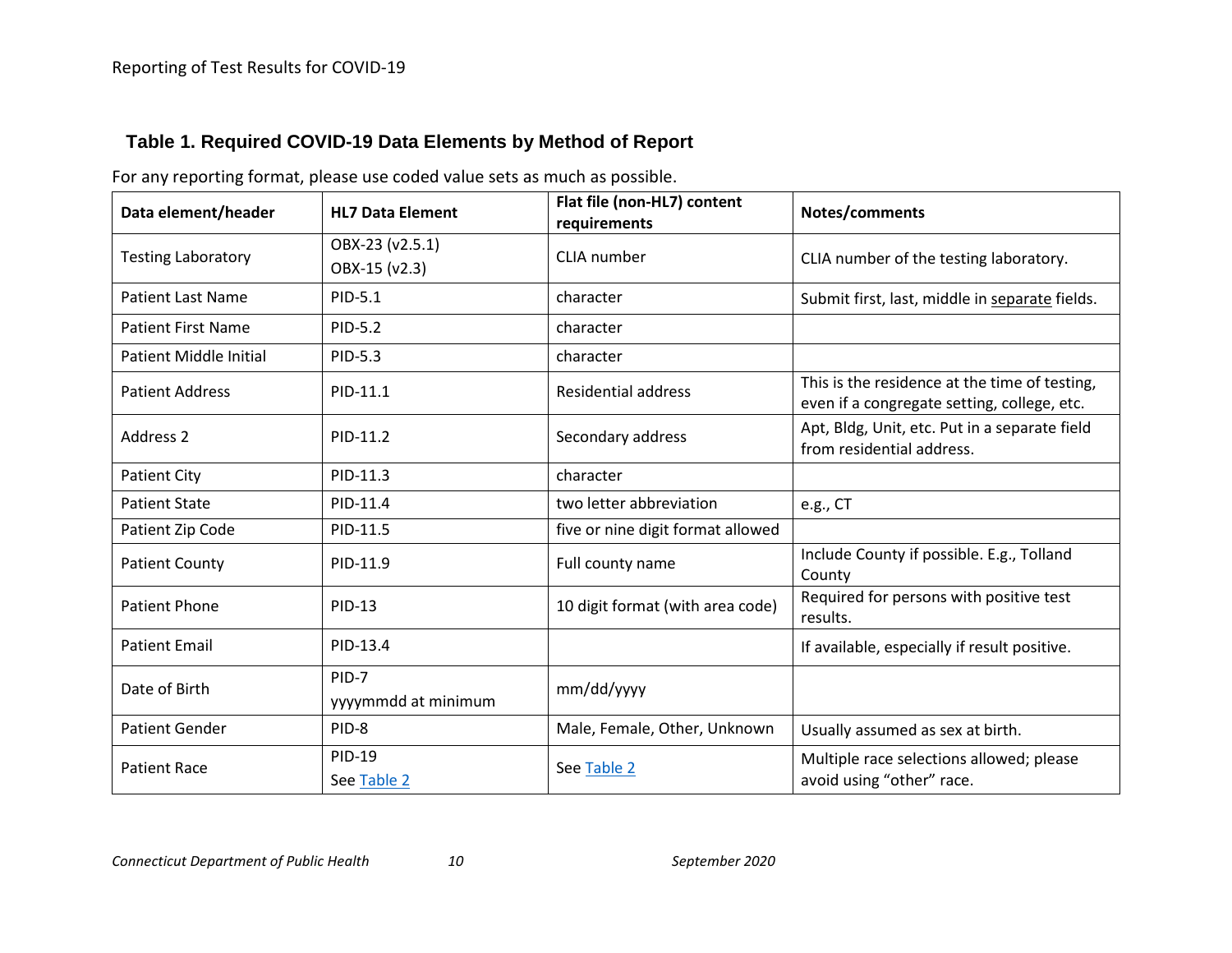| Data element/header                        | <b>HL7 Data Element</b>                            | Flat file (non-HL7) content<br>requirements | Notes/comments                                                                           |
|--------------------------------------------|----------------------------------------------------|---------------------------------------------|------------------------------------------------------------------------------------------|
| <b>Patient Ethnicity</b>                   | <b>PID-22</b><br>See Table 3                       | See Table 3                                 | Should be asked separately from race.                                                    |
| <b>Patient Occupation</b>                  | NTE for OBX<br>discuss with DPH                    | character                                   | Occupation can be used as a place to<br>capture student, staff, resident.                |
| <b>Patient Medical Record</b><br>Number    | PID-3                                              | character                                   | Unique person identifier.                                                                |
| Ordering Lab                               | OBR-3/ORC-3                                        | CLIA or character                           | If the specimen was referred to another lab<br>for testing, enter the CLIA or name here. |
| <b>Ordering Facility</b>                   | <b>ORC-21</b>                                      | Character                                   | This is the facility of the provider who<br>ordered the test.                            |
| <b>Ordering Provider Last</b><br>Name      | OBR-16.2/ORC-12.2                                  | Character                                   |                                                                                          |
| <b>Ordering Provider First</b><br>Name     | OBR-16.3/ORC-12.3                                  | Character                                   |                                                                                          |
| <b>Ordering Provider NPI</b><br>(optional) | OBR-16.1 (also populate ORC-<br>12.9 and OBR-16.9) | Character                                   | National Provider Identifier; provide if<br>available.                                   |
| <b>Ordering Provider Phone</b><br>number   | ORC-14/OBR-17 or<br><b>ORC-13</b>                  | 10 digit format (with area code)            | Callback number for the provider ordering<br>the test.                                   |
| <b>Ordering Provider Address</b>           | ORC-24.1 Street                                    | Character                                   |                                                                                          |
| <b>Ordering Provider City</b>              | ORC-24.3 City                                      | Character                                   |                                                                                          |
| <b>Ordering Provider State</b>             | ORC-24.5 State                                     | two letter abbreviation                     |                                                                                          |
| Ordering Provider Zipcode                  | ORC-24.6 ZipCode                                   | five or nine digit format allowed           |                                                                                          |
| Specimen ID                                | SPM-2.2 (v2.5.1)<br>OBR-3 (v2.3.1)                 | character                                   | This is the unique ID that is assigned to the<br>specimen in the laboratory system.      |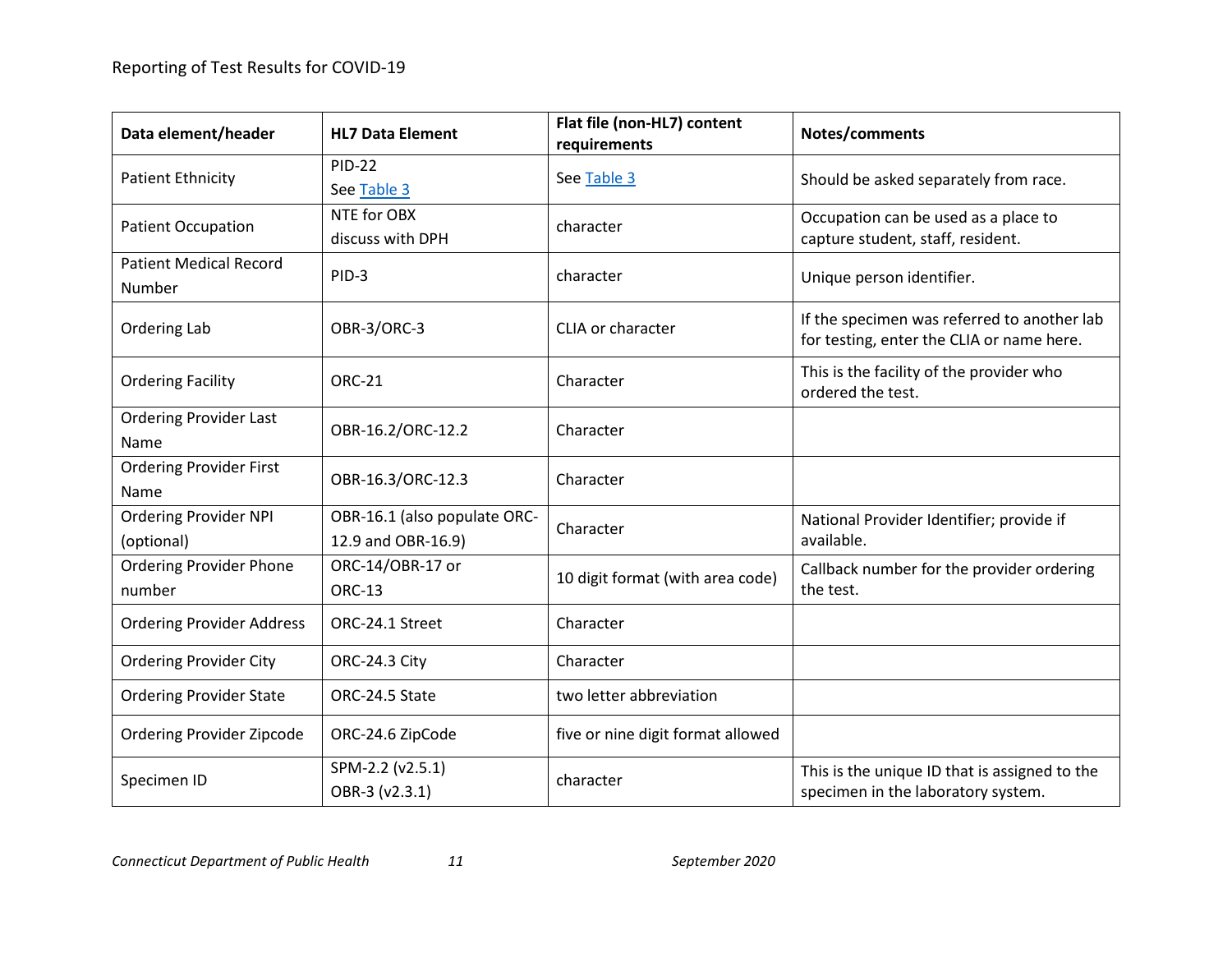<span id="page-11-1"></span><span id="page-11-0"></span>

| Data element/header             | <b>HL7 Data Element</b> | Flat file (non-HL7) content<br>requirements | Notes/comments                                                                                                                                                                 |
|---------------------------------|-------------------------|---------------------------------------------|--------------------------------------------------------------------------------------------------------------------------------------------------------------------------------|
| Specimen Source <sup>10</sup>   | SPM-4 (Specimen type)   | SNOMED codes or standard                    | This is the type of source material tested.                                                                                                                                    |
|                                 |                         | description                                 | SNOMED preferred. See LIVD List <sup>11</sup>                                                                                                                                  |
| Test Method <sup>10</sup>       | OBX-3                   | LOINC codes                                 | LOINC code for the test method - DPH can<br>assist with identifying the proper LOINC. The<br>test description can be included but must be<br>in another column. See LIVD List. |
| Result <sup>10</sup>            | OBX-5.1                 | SNOMED codes if qualitative                 | For HL7, must be congruent with OBX-2 data                                                                                                                                     |
|                                 |                         | See Table 4                                 | type.                                                                                                                                                                          |
|                                 |                         | Description if SNOMED used                  | SNOMED description. Use interpretations if                                                                                                                                     |
| Result value <sup>10</sup>      | OBX-5.2                 | Number or structured numeric (e.g.          | possible for numeric results.                                                                                                                                                  |
|                                 |                         | <1.0) if numeric result                     |                                                                                                                                                                                |
| Result units                    | OBX-6                   | units of measure for                        | <b>UCUM</b> standards                                                                                                                                                          |
|                                 |                         | quantitative if provided                    |                                                                                                                                                                                |
|                                 | OBX-17/OBR-7/OBX-14     |                                             |                                                                                                                                                                                |
| <b>Specimen Collection Date</b> | (v2.5.1)                | mm/dd/yyyy                                  | This is a critical required date.<br>Time if useful if it can be provided.                                                                                                     |
|                                 | OBR-7.1 (v2.3.1)        |                                             |                                                                                                                                                                                |
|                                 | yyyymmdd minimum        |                                             |                                                                                                                                                                                |
| Specimen Received Date          | <b>OBX-18</b>           | mm/dd/yyyy                                  |                                                                                                                                                                                |
|                                 | yyyymmdd minimum        |                                             | Date specimen received at the testing lab.                                                                                                                                     |
|                                 | OBX-19.1                | mm/dd/yyyy                                  | Date the specimen was tested or date result                                                                                                                                    |
| <b>Tested Date/Result Date</b>  | yyyymmdd minimum        |                                             | was occurred at the lab.                                                                                                                                                       |
| Date Reported                   | <b>OBR-22</b>           |                                             | Date result was reported to the                                                                                                                                                |
|                                 | yyyymmdd minimum        | mm/dd/yyyy                                  | provider/patient.                                                                                                                                                              |
| Device Identifier               | <b>OBX-17</b>           | Work with DPH to define what                | See examples in prior section.                                                                                                                                                 |
|                                 |                         | to use based on the LIVD list.              | The list can also be found here                                                                                                                                                |

<sup>10</sup> Although specimen source site can be reporting in SPM-8, most of the COVID-19 collections can be handled in SPM-4. CT DPH can handle both. <sup>11</sup> <https://www.cdc.gov/csels/dls/sars-cov-2-livd-codes.html>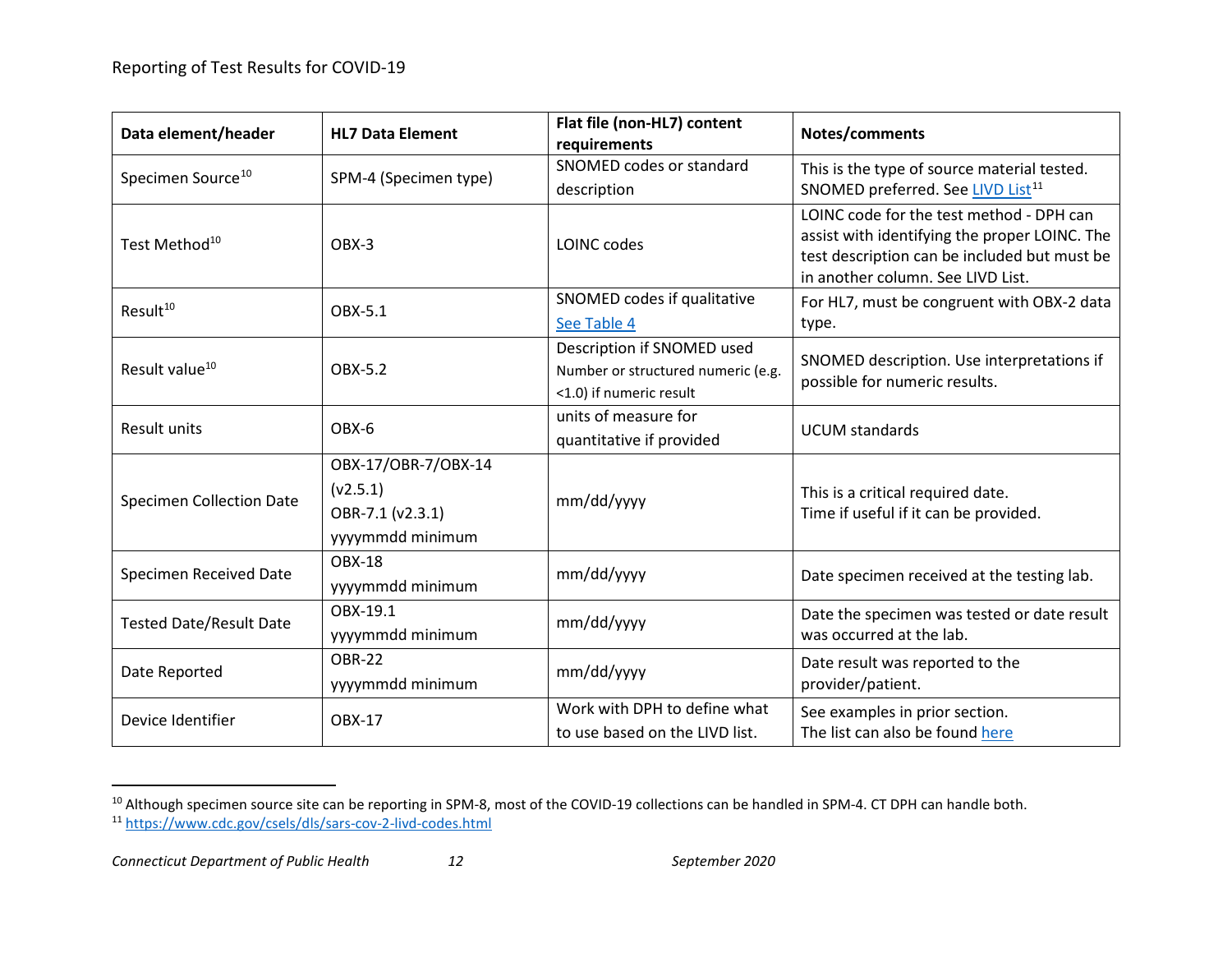#### <span id="page-12-3"></span><span id="page-12-0"></span>**Table 2. Race**

<span id="page-12-4"></span>

| <b>Coded Value</b> | Description <sup>#</sup>                  |  |
|--------------------|-------------------------------------------|--|
| 1002-5             | American Indian or Alaska Native          |  |
| 2028-9             | Asian                                     |  |
| 2054-5             | <b>Black or African American</b>          |  |
| 2076-8             | Native Hawaiian or Other Pacific Islander |  |
| 2106-3             | White                                     |  |
| 2131-1             | Other Race <sup>+</sup>                   |  |
| <b>UNKNOWN</b>     | Unknown                                   |  |
| <b>PHC1175</b>     | <b>Refused to Answer</b>                  |  |

<span id="page-12-5"></span>Ɨ Multi-race selection is preferred over use of Other Race.

ƗƗIf cannot use coded values, the descriptions as written should be used.

## <span id="page-12-1"></span>**Table 3. Ethnicity**

| <b>CTEDSS Value</b> | Description <sup>#</sup>   |
|---------------------|----------------------------|
| Yes                 | Hispanic or Latino         |
| No                  | Not Hispanic or not Latino |
| <b>UNKNOWN</b>      | Unknown                    |
| <b>PHC1367</b>      | <b>Refused to Answer</b>   |

<sup>#</sup>If cannot use coded values, the descriptions as written should be used.

#### <span id="page-12-2"></span>**Table 4. Test Results**

| <b>SNOMED</b> | <b>Description</b>                |
|---------------|-----------------------------------|
| 260373001     | Detected                          |
| 260415000     | Not detected/Presumptive Negative |
| 10828004      | Positive                          |
| 720735008     | <b>Presumptive Positive</b>       |
| 260385009     | Negative                          |
| 82334004      | Indeterminate                     |
| 419984006     | Inconclusive                      |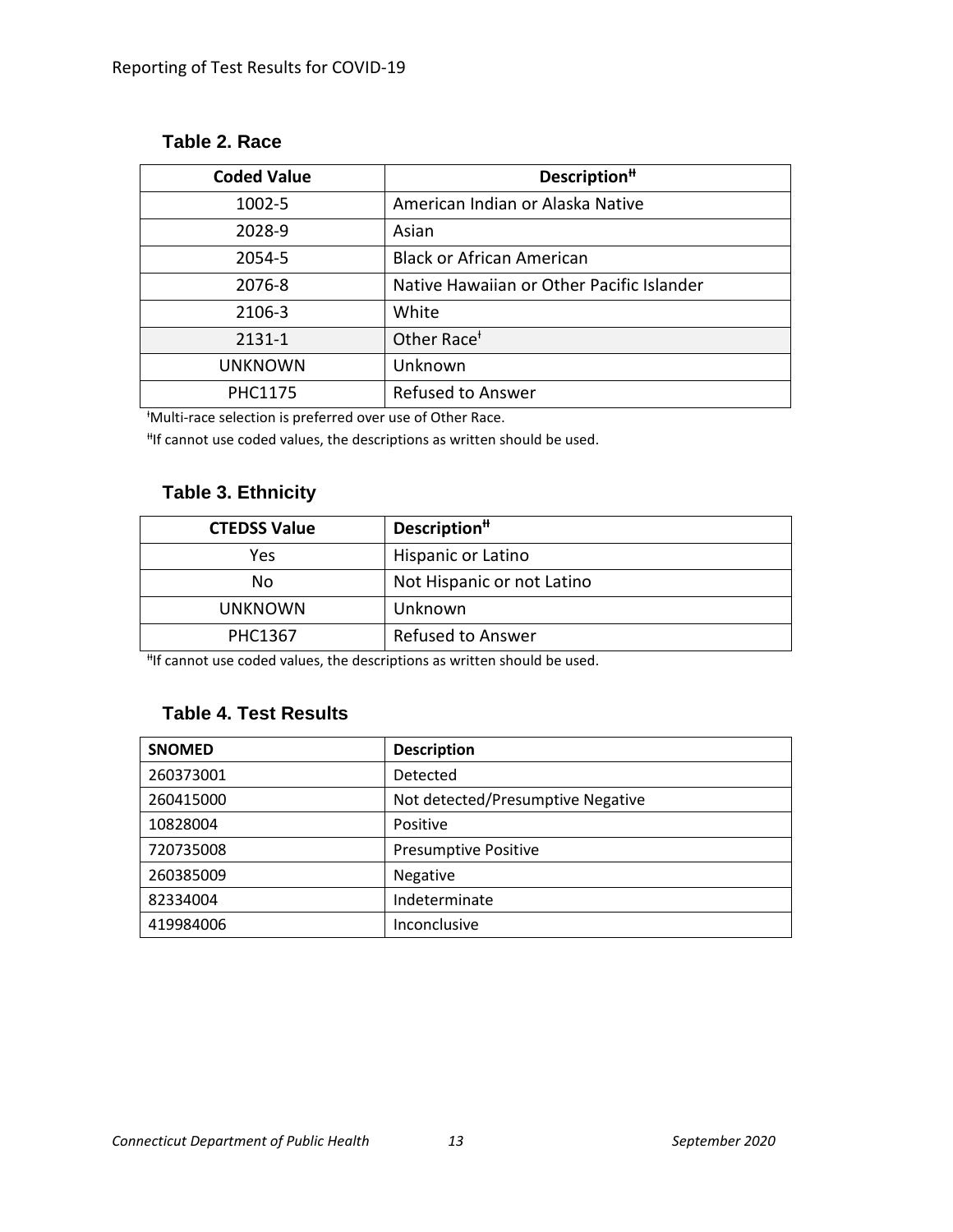# <span id="page-13-0"></span>**COVID-19 Result Reporting by Point of Care Providers or Other Testing Locations**

Point of Care (POC) providers or others who acquire a COVID-19 testing instrument or machine to do in-office or on-site testing of patients are a unique category of reporters as they are required to report both the results of the COVID-19 tests and case information on patients who have a positive PCR or antigen test result (whether from external or on-site testing).

If possible, CT DPH suggests reporting test results as described in the prior [section.](#page-5-2) If an electronic format for reporting test results is not possible or feasible, results for COVID-19 tests can be reported using the OL15C Reportable Laboratory Findings form<sup>[12](#page-13-1)</sup> (one form for each person's result) and faxed to **860-920-3131**. Use of the PD-23 form is not sufficient to report COVID-19 results from in-office or on-site testing.

As mentioned before, providers with a patient found positive for COVID-19 can use the CT DPH COVID-19 Provider Case Report Portal<sup>13</sup>. However, this portal is not sufficient for test result reporting and only allows reporting of one positive COVID-19 patient at a time. To maximize efficiency for providers, this section outlines the flat file format and contents a POC or other location can use to report both patient case and lab test result information in the same file. Required data variables for this case-lab reporting are listed in Table 5.

Before reporting COVID-19 test results or using the combined patient case and lab test result files, please contact [DPH.ELR@ct.gov](mailto:DPH.ELR@ct.gov) or the ID Informatics Program Lead to review this information and process. An Excel template can be sent for use, or you can create your own, or generate the files directly from your EMR system.

#### **Instructions**

- 1. Obtain certificate and other items needed to be approved for testing from CT DPH FLIS.
- 2. Contact CT DPH Informatics to review reporting template.
- 3. Complete reporting template.
- 4. Save as a csv file if possible.
- 5. Post to a secure FTP folder (ask CT DPH to set up connection) or attach to a secure email (see [E-File Reporting](#page-7-0) section)

<span id="page-13-1"></span> <sup>12</sup> [https://portal.ct.gov/-/media/Departments-and-](https://portal.ct.gov/-/media/Departments-and-Agencies/DPH/dph/infectious_diseases/pdf_forms_/OL15C_Form.pdf)[Agencies/DPH/dph/infectious\\_diseases/pdf\\_forms\\_/OL15C\\_Form.pdf](https://portal.ct.gov/-/media/Departments-and-Agencies/DPH/dph/infectious_diseases/pdf_forms_/OL15C_Form.pdf)

<span id="page-13-2"></span><sup>13</sup> <https://dphsubmissions.ct.gov/Covid/InitiateCovidReport>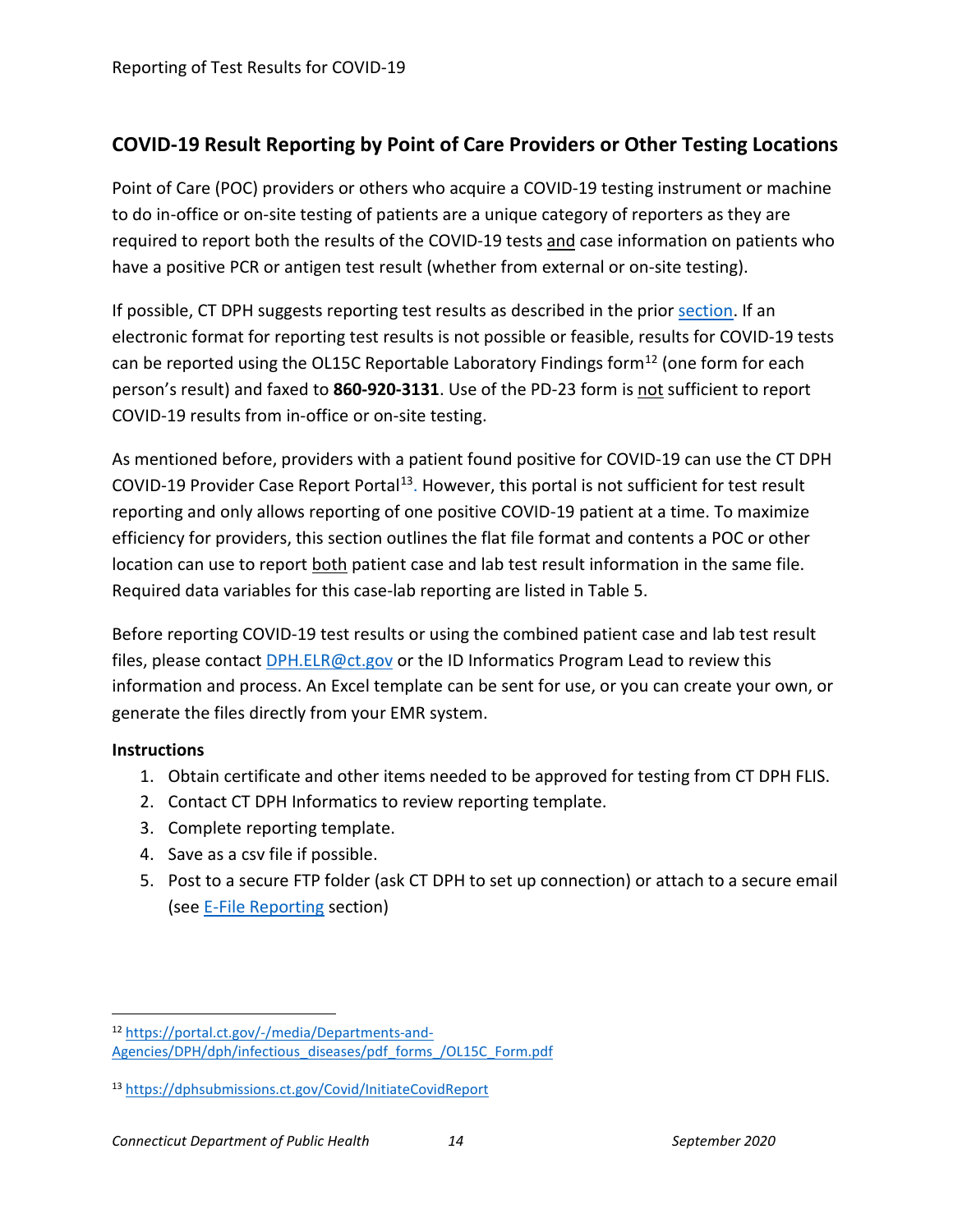<span id="page-14-0"></span>

| Table 5. Required Data Variables for POC or Other Location Reporting of Case |
|------------------------------------------------------------------------------|
| and Lab Test Results (on-site testing locations only)                        |

| Data element                         | Flat file content requirements                                        | Notes/comments                                                                                                                 |
|--------------------------------------|-----------------------------------------------------------------------|--------------------------------------------------------------------------------------------------------------------------------|
| <b>Testing Location</b>              | CLIA number                                                           | Locations performing testing<br>under a CLIA certificate of waiver<br>must still have a CLIA code.                             |
| <b>Patient Medical Record Number</b> | Free text                                                             | ID that identifies uniquely<br>identifies the person at the<br>provider office. Use this to<br>uniquely identify the results.  |
| <b>Patient Last Name</b>             | Free text                                                             | Name components should be<br>submitted in separate data<br>fields.                                                             |
| <b>Patient First Name</b>            | Free text                                                             |                                                                                                                                |
| Patient Middle Initial               | Free text                                                             |                                                                                                                                |
| <b>Patient Address</b>               | Residential address of the<br>person being tested                     | This is the residence at the time<br>of testing, even if a congregate<br>setting, college, etc. Include<br>County if possible. |
| Address 2                            | Secondary address, e.g., Apt,<br>Bldg, Floor, etc.                    | Put in separate field from<br>residential address.                                                                             |
| <b>Patient City</b>                  | Free text                                                             |                                                                                                                                |
| <b>Patient State</b>                 | 2 letter abbreviation                                                 |                                                                                                                                |
| Patient Zip Code                     | five or nine digit format allowed                                     |                                                                                                                                |
| <b>Patient County</b>                | Full county name, e.g., Hartford<br>County, Tolland County, etc.      | Include County if possible. If<br>unknown, leave blank.                                                                        |
| <b>Patient Phone</b>                 | 10 digit format including area<br>code                                | A must for COVID-19 contact<br>tracing for persons with positive<br>results.                                                   |
| <b>Patient Email</b>                 |                                                                       | If available.                                                                                                                  |
| Date of Birth                        | mm/dd/yyyy                                                            |                                                                                                                                |
| <b>Patient Gender</b>                | Male, Female, Other, Unknown                                          | Usually assumed as sex at birth.                                                                                               |
| <b>Patient Race</b>                  | See Table 2                                                           | Multiple race selections allowed.                                                                                              |
| <b>Patient Ethnicity</b>             | See Table 3                                                           | Should be asked separately from<br>race.                                                                                       |
| <b>Test Method</b>                   | See list in Table 6 for antigen<br>tests. Table 7 for some PCR tests. | Method, instrument, or<br>machine.<br><b>Meets AOE requirement.</b>                                                            |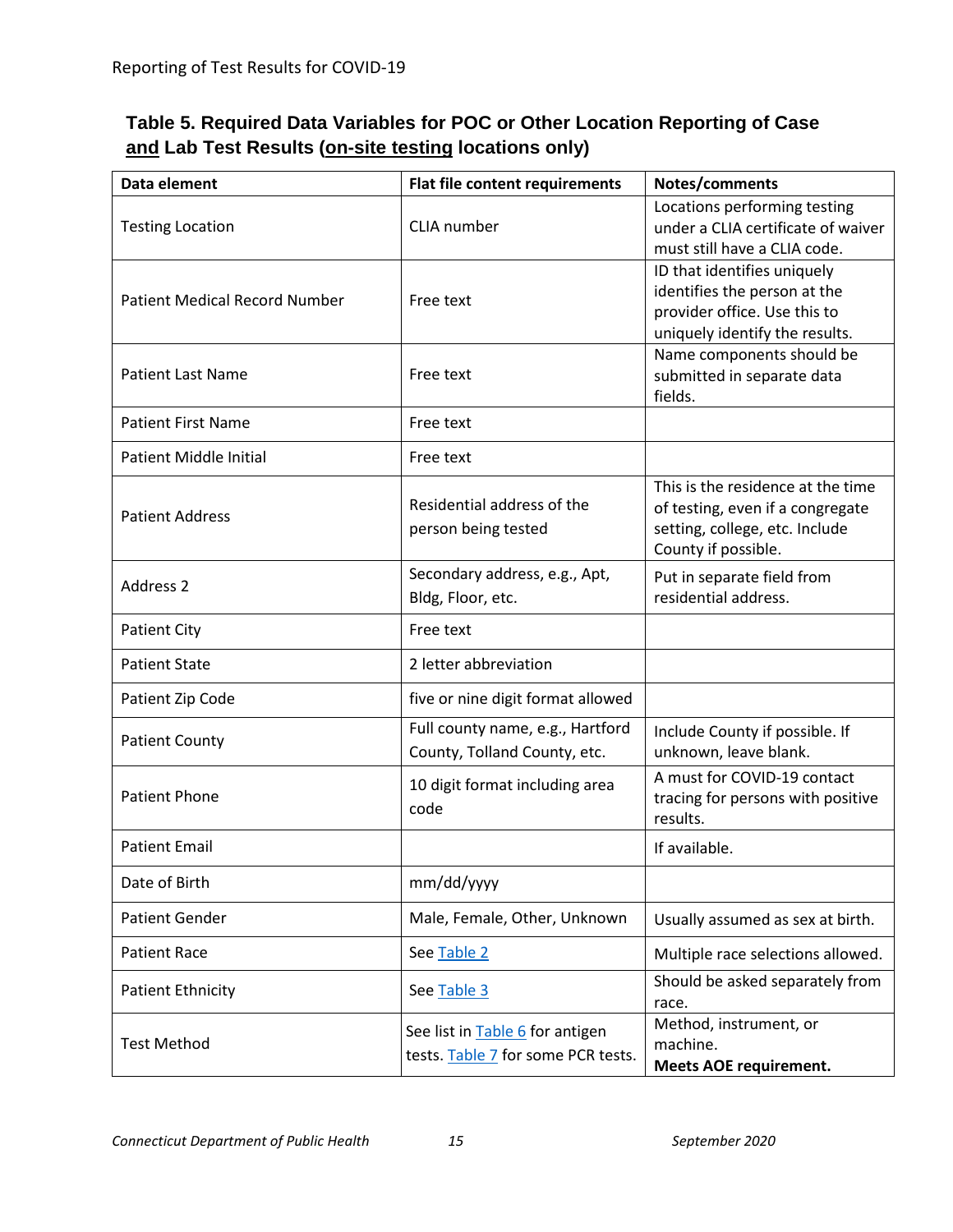| Data element                                                                                                   | Flat file content requirements                                                                         | Notes/comments                                                                                                                                                                                         |
|----------------------------------------------------------------------------------------------------------------|--------------------------------------------------------------------------------------------------------|--------------------------------------------------------------------------------------------------------------------------------------------------------------------------------------------------------|
| Result                                                                                                         | See list in Table 6 or Table 4                                                                         | Use the result descriptions<br>recommended for the test<br>method used. Or SNOMED code.                                                                                                                |
| Specimen Source                                                                                                | See list in Table 6 and Table 7                                                                        | Use the result descriptions<br>recommended for the specimen<br>source.                                                                                                                                 |
| <b>Specimen Collection Date</b>                                                                                | mm/dd/yyyy                                                                                             | It will be assumed that specimen<br>collection date is the same as the<br>date tested.                                                                                                                 |
| Date Reported                                                                                                  | mm/dd/yyyy                                                                                             | Date result was reported to CT<br>DPH.                                                                                                                                                                 |
| Is this the first test (of any kind) the<br>patient has had for COVID-19?                                      | Yes, No                                                                                                | <b>Meets AOE requirement.</b>                                                                                                                                                                          |
| If patient also tested for influenza at<br>the office by influenza rapid antigen<br>test, what was the result? | Influenza A<br>Influenza B<br>Influenza A or B<br>Negative                                             | If a patient is being tested for<br>COVID-19 and influenza at the<br>same visit, AND, if results are<br>sent in an E-File, please include<br>the influenza test result.<br>Occupation can be used as a |
| <b>Patient Occupation</b>                                                                                      | Free text                                                                                              | place to capture student, staff,<br>resident, etc.                                                                                                                                                     |
| Is patient pregnant? (if female)                                                                               | Yes, No, Unknown                                                                                       | <b>Meets AOE requirement.</b>                                                                                                                                                                          |
| If an adult, does the patient work or volunteer in any of the following high risk settings:                    |                                                                                                        |                                                                                                                                                                                                        |
| <b>Healthcare Facility</b>                                                                                     | Yes, No, Unknown                                                                                       | <b>Meets AOE requirement.</b>                                                                                                                                                                          |
| <b>Veterinary Facility</b>                                                                                     | Yes, No, Unknown                                                                                       |                                                                                                                                                                                                        |
| First Responder?                                                                                               | Yes, No, Unknown                                                                                       |                                                                                                                                                                                                        |
| Childcare facility?                                                                                            | Yes, No, Unknown                                                                                       |                                                                                                                                                                                                        |
| Retail with direct contact with public<br>(e.g. grocery store, bar, etc.)                                      | Yes, No, Unknown                                                                                       | Include older teens who may<br>work at a retail location.                                                                                                                                              |
| If a child, does the patient attend a<br>childcare facility?                                                   | Yes, No, Unknown                                                                                       |                                                                                                                                                                                                        |
| Did the patient reside in a congregate<br>setting?                                                             | Yes, No, Unknown                                                                                       | <b>Meets AOE requirement.</b>                                                                                                                                                                          |
| If yes, please specify the congregate<br>setting type:                                                         | Long term care facility (skilled<br>nursing home)<br><b>Assisted Living</b><br><b>Homeless Shelter</b> |                                                                                                                                                                                                        |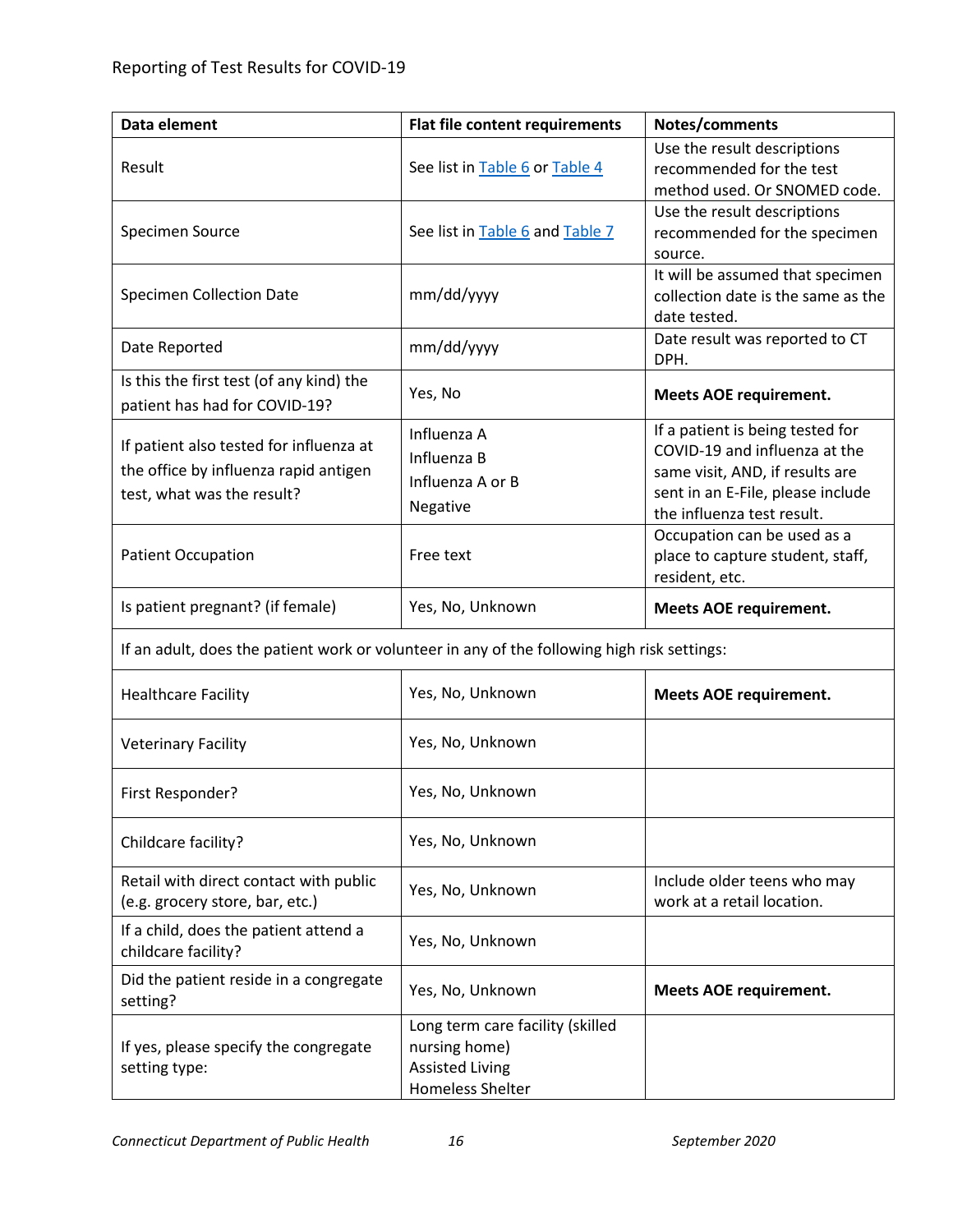| Data element                                                                            | Flat file content requirements                          | Notes/comments                             |
|-----------------------------------------------------------------------------------------|---------------------------------------------------------|--------------------------------------------|
|                                                                                         | <b>Correctional Facility</b>                            |                                            |
|                                                                                         | School/Dorm (residential school<br>or campus residence) |                                            |
|                                                                                         | Other                                                   |                                            |
| If yes to any of the above, please provide:                                             |                                                         |                                            |
| <b>Employer/Facility Name</b>                                                           | Free text                                               |                                            |
| <b>Employer/Facility Town</b>                                                           | Free text                                               |                                            |
| <b>Employer/Facility State</b>                                                          | 2 letter abbreviation                                   |                                            |
| Did the patient show any signs or<br>symptoms associated with this illness<br>or event? | Yes, No, Unknown                                        | <b>Meets AOE requirement.</b>              |
| Date of onset of symptoms/illness                                                       | mm/dd/yyyy                                              | <b>Meets AOE requirement.</b>              |
| Chills                                                                                  | Yes, No                                                 |                                            |
| Fever >100.4                                                                            | Yes, No                                                 |                                            |
| Headache                                                                                | Yes, No                                                 |                                            |
| Myalgia                                                                                 | Yes, No                                                 |                                            |
| Rigors/Shivers                                                                          | Yes, No                                                 |                                            |
| Sore throat                                                                             | Yes, No                                                 |                                            |
| New Olfactory or taste disorder                                                         | Yes, No                                                 |                                            |
| Cough                                                                                   | Yes, No                                                 |                                            |
| Difficulty Breathing or Shortness of<br><b>Breath</b>                                   | Yes, No                                                 |                                            |
| Pneumonia                                                                               | Yes, No                                                 |                                            |
| Acute Respiratory Disease Syndrome<br>(ARDS)                                            | Yes, No                                                 |                                            |
| Other symptoms or diagnosis, specify                                                    | Free Text                                               | If alternate diagnosis, please<br>indicate |
| Was the patient hospitalized?                                                           | Yes, No, Unknown                                        | <b>Meets AOE requirement.</b>              |
| If yes, Hospital Name                                                                   | <b>Free Text</b>                                        |                                            |
| <b>Hospital Medical Record Number</b>                                                   | <b>Free Text</b>                                        |                                            |
| <b>Admission Date</b>                                                                   | mm/dd/yyyy                                              |                                            |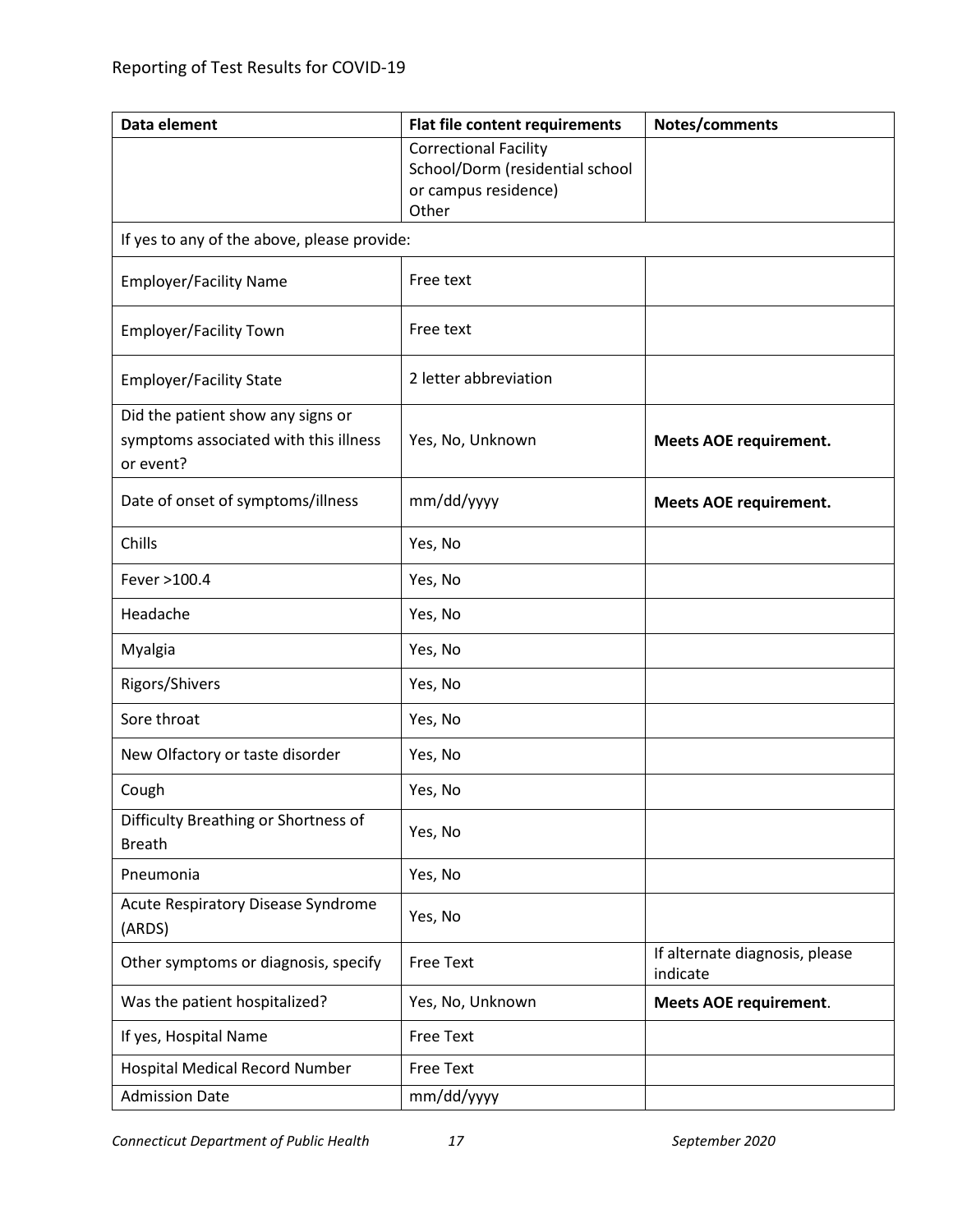<span id="page-17-0"></span>

| Data element                                          | Flat file content requirements | Notes/comments                                                               |
|-------------------------------------------------------|--------------------------------|------------------------------------------------------------------------------|
| Discharge Date                                        | mm/dd/yyyy                     |                                                                              |
| Admitted to ICU?                                      | Yes, No, Unknown               | <b>Meets AOE requirement.</b>                                                |
| Did the patient die?                                  | Yes, No                        |                                                                              |
| Date of death                                         | mm/dd/yyyy                     |                                                                              |
| Does the patient have any pre-existing<br>conditions? | Yes, No, Unknown               | Please specify below                                                         |
| <b>Chronic Lung Disease</b>                           | Yes, No, Unknown               |                                                                              |
| <b>Diabetes</b>                                       | Yes, No, Unknown               |                                                                              |
| Cardiovascular Disease                                | Yes, No, Unknown               |                                                                              |
| <b>Chronic Renal Disease</b>                          | Yes, No, Unknown               |                                                                              |
| <b>Chronic Liver Disease</b>                          | Yes, No, Unknown               |                                                                              |
| Immunocompromised                                     | Yes, No, Unknown               |                                                                              |
| Neurological/Neuorodevelopmental/Id                   | Yes, No, Unknown               |                                                                              |
| <b>Current Smoker</b>                                 | Yes, No, Unknown               |                                                                              |
| Former Smoker                                         | Yes, No, Unknown               |                                                                              |
| <b>Ordering Facility</b>                              | Character                      | This is the facility of the provider<br>who ordered the test.                |
| <b>Ordering Provider Last Name</b>                    | Character                      |                                                                              |
| <b>Ordering Provider First Name</b>                   | Character                      |                                                                              |
| Ordering Provider NPI (optional)                      | Character                      | National Provider Identifier;<br>provide if available                        |
| Ordering Provider Phone number                        | 10 digit phone number          | Include area code. Callback<br>number for the provider<br>ordering the test. |
| <b>Ordering Provider Address</b>                      | Character                      |                                                                              |
| <b>Ordering Provider City</b>                         | Character                      |                                                                              |
| <b>Ordering Provider State</b>                        | 2 letter abbreviation          |                                                                              |
| Ordering Provider Zipcode                             | 5 or 9 digit zipcode           |                                                                              |
| Ordering Provider fax number                          | 10 digit number                |                                                                              |
| <b>Ordering Provider email</b>                        |                                |                                                                              |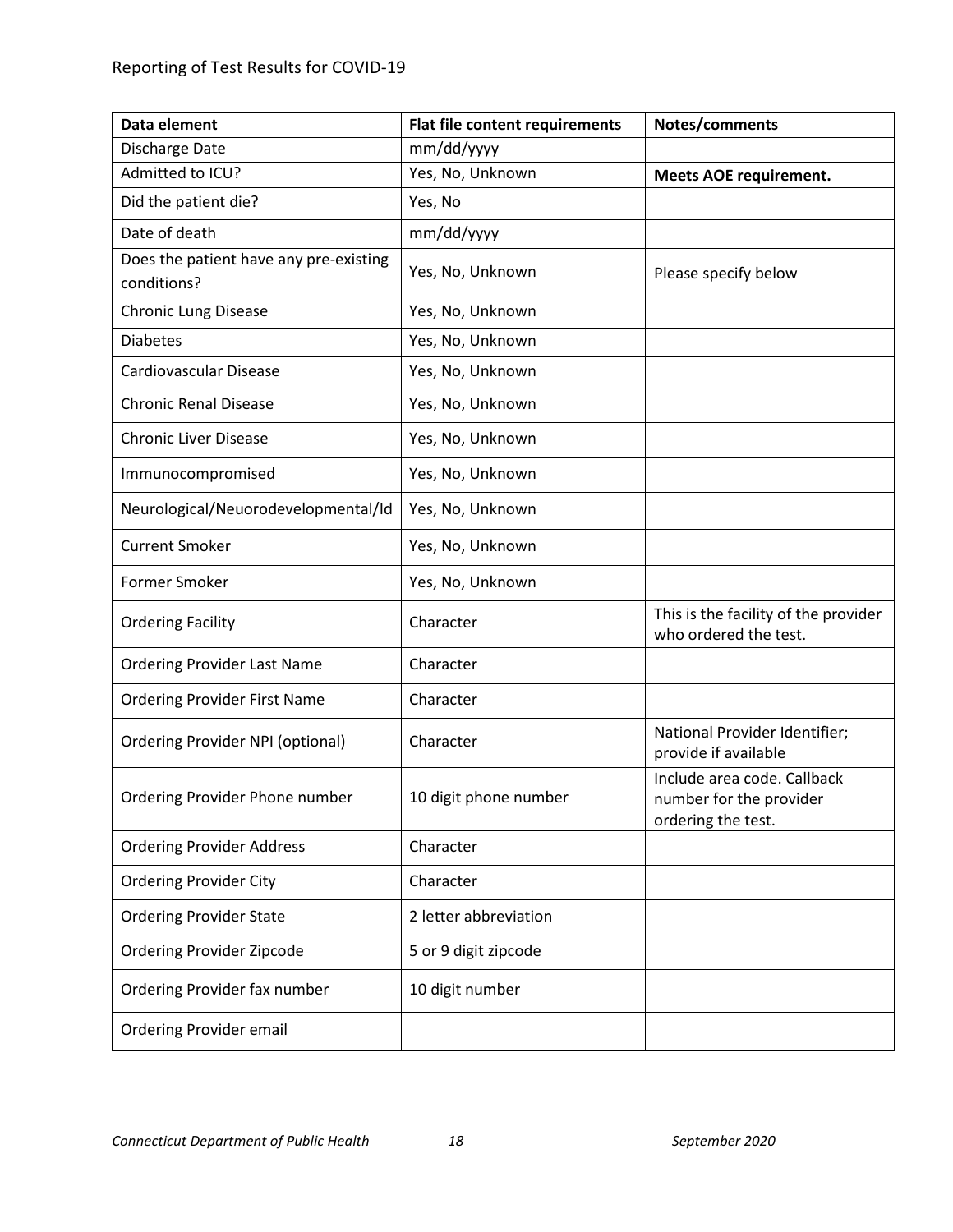| <b>Test Method</b>   | Test Results to be reported* | <b>Test Specimen Types</b> |
|----------------------|------------------------------|----------------------------|
| <b>BD Veritor</b>    | Positive                     | Nasal swabs                |
|                      | <b>Presumptive Negative</b>  |                            |
| Quidel Sofia 2       | Positive                     | Nasopharyngeal swab        |
|                      | Negative                     | . Or                       |
|                      |                              | Nasal swabs                |
| LumiraDx Ag Test     | Positive                     | Nasal swabs                |
|                      | Negative                     |                            |
| BinaxNOW COVID-19 Ag | Positive                     | Nasal swabs                |
| card                 | <b>Negative</b>              |                            |

<span id="page-18-0"></span>

| Table 6. COVID-19 antigen test information |  |
|--------------------------------------------|--|
|--------------------------------------------|--|

\*Do not report invalid or unsatisfactory test results. If these occur, follow manufacturer recommendations.

#### <span id="page-18-1"></span>**Table 7. COVID-19 PCR test information (selected examples)\***

| <b>Test Method</b>       | Test Results to be reported* | <b>Test Specimen Types**</b> |
|--------------------------|------------------------------|------------------------------|
| Abbott ID NOW            | Positive                     | Nasal swabs                  |
|                          | <b>Negative</b>              | Nasopharyngeal swab          |
|                          |                              | Throat swabs                 |
|                          |                              | Nasal/throat swab combined   |
| Cepheid                  | Positive***                  | Nasopharyngeal swab          |
| Xpert Xpress SARS-CoV-2  | <b>Negative</b>              | Nasal swabs                  |
|                          |                              | Mid-turbinate swab           |
|                          |                              | Nasal wash/aspirate          |
| bioMérieux               | Positive                     | Nasopharyngeal swab          |
| ARGENE SARS-COV-2 R-GENE | <b>Negative</b>              | Oropharyngeal swab           |
|                          |                              | Sputum (among others)        |
| <b>Thermo Fisher</b>     | Positive                     | Nasopharyngeal swab          |
| TaqPath COVID-19 Combo   | Not Detected                 | Oropharyngeal swab           |
| Kit                      | Inconclusive                 | Sputum (among others)        |

\* A more complete list or other options to report PCR tests can be provided by CT DPH.

\*\* May not be complete set of what specimens can be tested.

\*\*\* Also use for Presumptive positive.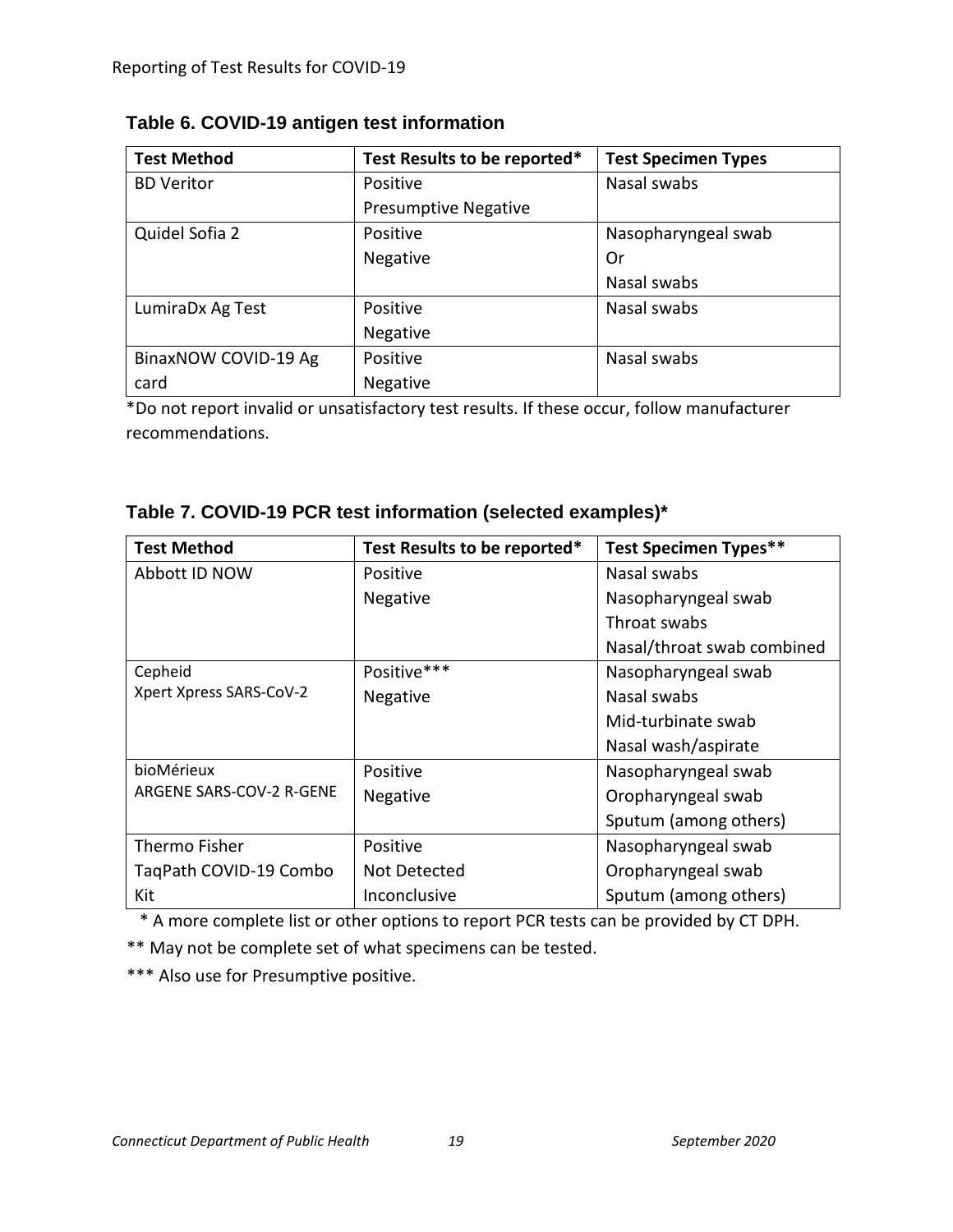# <span id="page-19-0"></span>**Ask At Order Entry (AOE) Questions**

As mentioned at the start of this guidance, HHS is only *requesting* AOE questions at this time. However, if laboratories wish to start including these questions, this section will outline which questions to add and how to add them to laboratory or other test reporting messages. Information can be obtained from providers on lab orders, or from persons being tested at walk-in or other locations.

Providers sending a case report form for patients with a positive COVID-19 PCR or Antigen test result will be providing these AOE in that case report. As outlined in Table 5, POC or other locations sending the combined case and test result files will also be providing AOE answers that meet the requirement. Table  $8$  describes the AOE questions and reasons the question is needed.

Laboratories or locations sending results in HL7 messages, should include this information as it is built into ordering interfaces. The HL7 data elements for AOE are in [Table 9.](#page-22-0)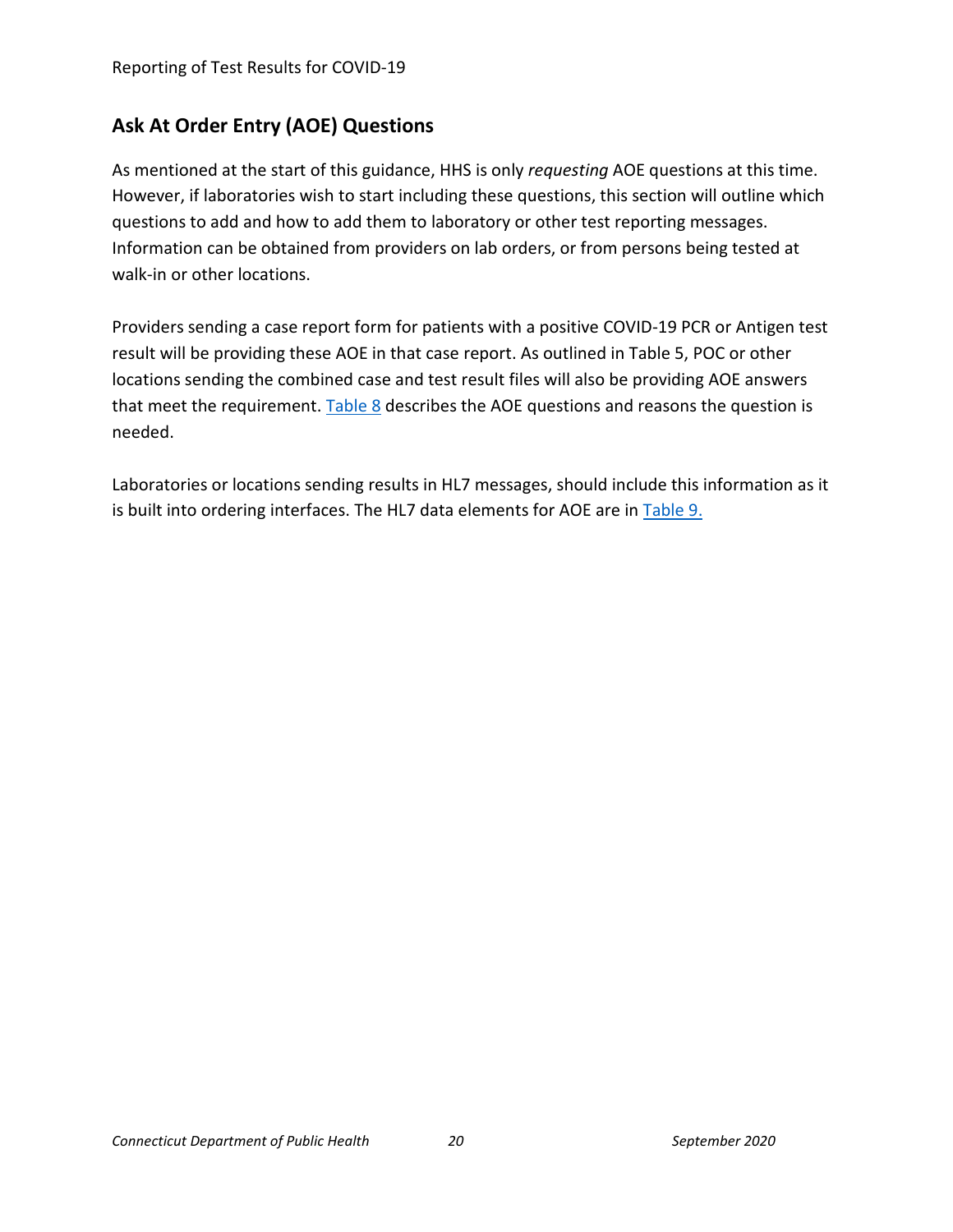| <b>AOE Questions and answers</b>                                                                                                                                                                                   | Why is the question needed?                                                                                                                                                                                                                                                                                                                                                                                                            |
|--------------------------------------------------------------------------------------------------------------------------------------------------------------------------------------------------------------------|----------------------------------------------------------------------------------------------------------------------------------------------------------------------------------------------------------------------------------------------------------------------------------------------------------------------------------------------------------------------------------------------------------------------------------------|
| Do you currently work in a healthcare setting<br>1.<br>with direct patient contact?<br>Answers:<br>Yes<br>No<br>Unknown<br>Capture of specific high risk occupation is in the CT<br>DPH COVID-19 case report form. | To determine if the individual, at the time of this<br>COVID-19 test order, works with patients in a high-<br>risk role, such as, but not limited to:<br>First responders,<br>Front-line clinicians (direct patient care),<br>Nursing home/long term care facility staff,<br>$\bullet$<br>Environmental staff, or,<br>$\bullet$<br>Therapists in direct contact with patients.                                                         |
| Do you/does individual currently have one or<br>2.<br>more of the following symptoms?<br>Answers:<br>Yes, if yes answer Q3.<br>No<br>Unknown                                                                       | To determine if the individual is symptomatic<br>based on CDC guidance at the time of this COVID-<br>19 test order.<br>Consider the following list of symptoms when<br>answering this question:<br>• Fever or chills<br>Cough<br>Shortness of breath or difficulty breathing<br>Fatigue<br>Muscle or body aches<br>Headache<br>New loss of taste or smell<br>Sore throat<br>Congestion or runny nose<br>Nausea or vomiting<br>Diarrhea |
| [If yes to question #2] When did your<br>3.<br>symptoms start/date of symptom onset?                                                                                                                               | To determine the onset of any COVID-19<br>symptoms the individual is experiencing.                                                                                                                                                                                                                                                                                                                                                     |
| [If the individual is female] Are you/is the<br>4.<br>individual currently pregnant?<br>Answers:<br>Yes<br>No<br>Unknown                                                                                           | To determine the current pregnancy status of the<br>individual.                                                                                                                                                                                                                                                                                                                                                                        |

# <span id="page-20-0"></span>**Table 8. AOE questions and descriptions as defined by CDC**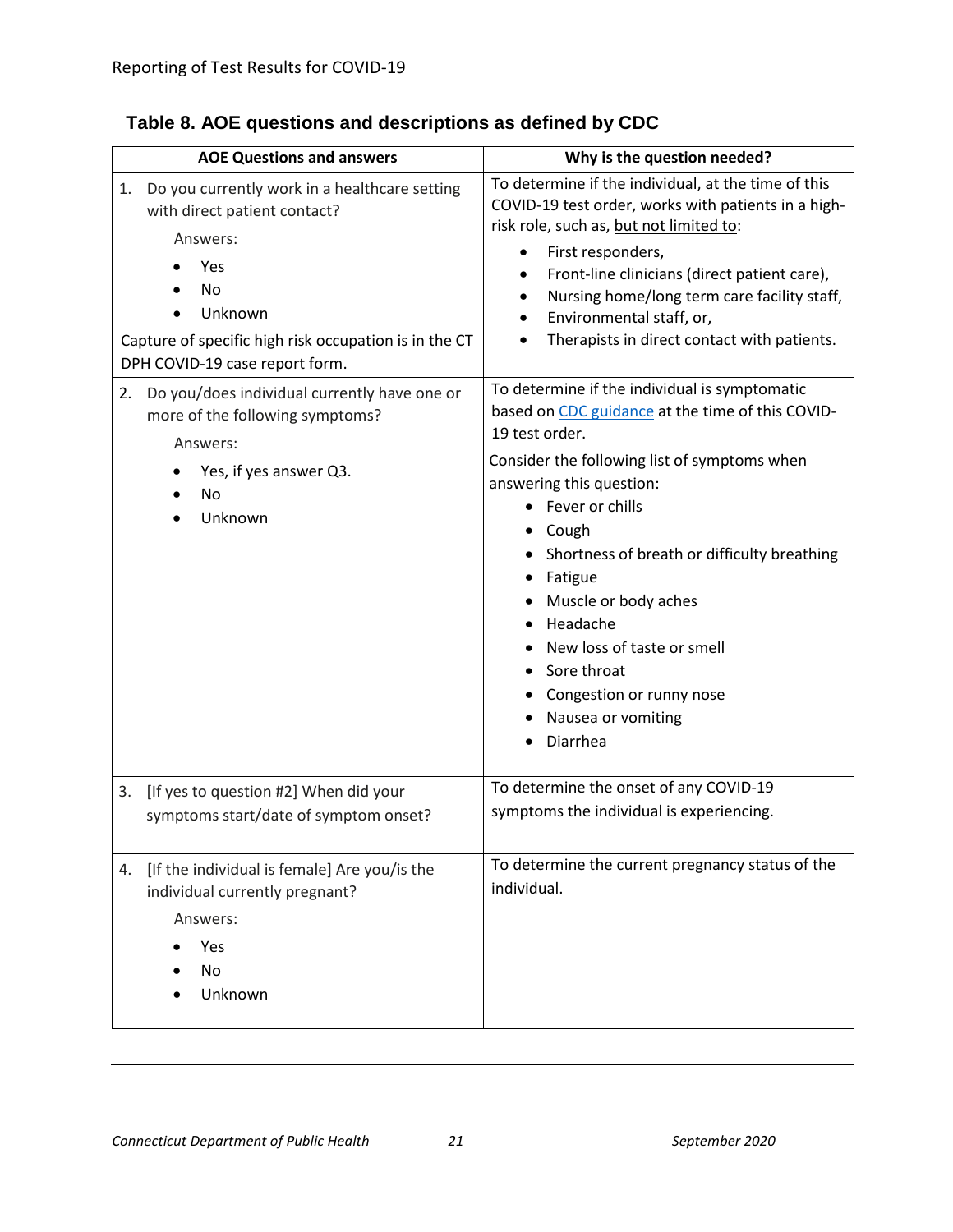| 5. | Do you/does the individual currently reside<br>in a congregate (group) care setting?<br>Answers:                                          | To determine if the individual lives in a congregate<br>(group) care facility at the time of this COVID-19<br>test order.                                                                                                        |
|----|-------------------------------------------------------------------------------------------------------------------------------------------|----------------------------------------------------------------------------------------------------------------------------------------------------------------------------------------------------------------------------------|
|    | Yes<br><b>No</b>                                                                                                                          | Congregate settings can include but are not<br>limited to:                                                                                                                                                                       |
|    | Unknown                                                                                                                                   | Nursing home/long term care facility,                                                                                                                                                                                            |
|    |                                                                                                                                           | Residential care locations for people with<br>intellectual and developmental disabilities,                                                                                                                                       |
|    |                                                                                                                                           | Psychiatric treatment facility,                                                                                                                                                                                                  |
|    |                                                                                                                                           | Group homes,                                                                                                                                                                                                                     |
|    |                                                                                                                                           | Dormitory at a school,                                                                                                                                                                                                           |
|    |                                                                                                                                           | Board and care home,                                                                                                                                                                                                             |
|    |                                                                                                                                           | Homeless shelter, or                                                                                                                                                                                                             |
|    |                                                                                                                                           | Foster care setting                                                                                                                                                                                                              |
| 6. | Is this the first test you have had for COVID-<br>19/is this the individual's first COVID-19<br>test?<br>Answers:<br>Yes<br>No<br>Unknown | To determine if this is the individual's first COVID-<br>19 test (e.g., molecular, antigen, antibody), or if<br>they are being retested.<br>Optional: Include date the question was answered<br>or date of first test, if known. |
| 7. | Is the individual hospitalized with confirmed<br>or suspected COVID-19?<br>Answers:<br>Yes<br>No<br>Unknown                               | To determine if the individual is currently<br>hospitalized for confirmed or suspected COVID-19<br>at the time of this COVID-19 test order.                                                                                      |
|    | Date admitted is required by CT DPH.                                                                                                      |                                                                                                                                                                                                                                  |
| 8. | [If yes to question #7] Is the individual in an<br>intensive care unit?                                                                   | To determine if the individual is currently in the<br>ICU for confirmed or suspected COVID-19 at the                                                                                                                             |
|    | Answers:                                                                                                                                  | time of this COVID-19 test order.                                                                                                                                                                                                |
|    | Yes                                                                                                                                       |                                                                                                                                                                                                                                  |
|    | No<br>Unknown                                                                                                                             |                                                                                                                                                                                                                                  |
|    |                                                                                                                                           |                                                                                                                                                                                                                                  |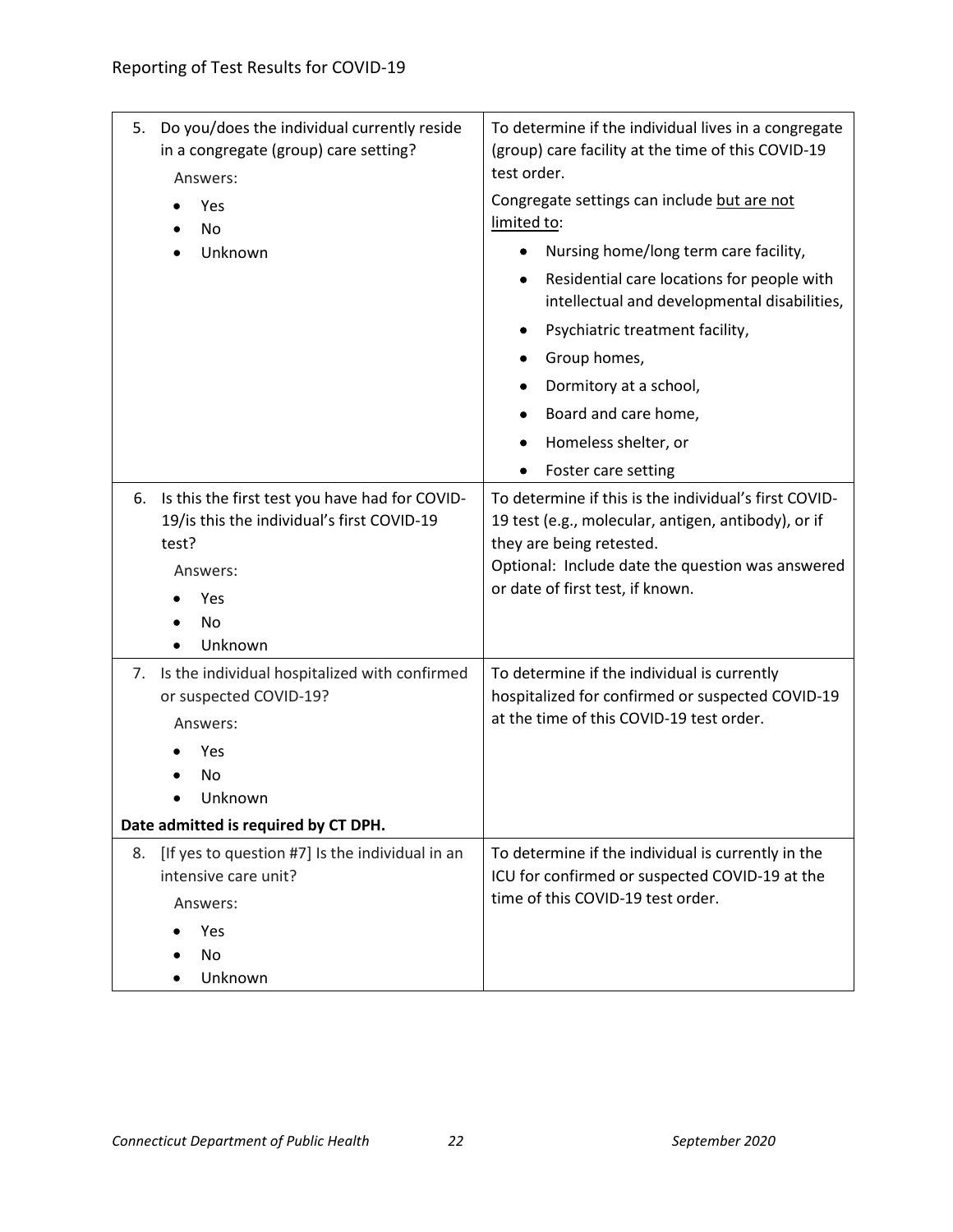| Question                                                                                                                                                                                                                                                                                                                                    | Data Input for HL7 ORU messages                                                                                                                                                                                                                                                                     |
|---------------------------------------------------------------------------------------------------------------------------------------------------------------------------------------------------------------------------------------------------------------------------------------------------------------------------------------------|-----------------------------------------------------------------------------------------------------------------------------------------------------------------------------------------------------------------------------------------------------------------------------------------------------|
| Does the patient currently work in a healthcare<br>setting with direct patient contact?                                                                                                                                                                                                                                                     | $OBX-2 = CWE$<br>OBX-3 = 95418-0^Employed in a healthcare<br>setting^LN^^^^2.69-pre<br>OBX-5 OBX-5 can be one of:<br>Y^Yes^HL70136<br>N^No^HL70136<br>UNK^Unknown^NULLFL<br>$OBX-11 = F$<br>OBX-14 = Date question was answered<br>$OBX-29 = QST$                                                   |
| Do the patient currently have one or more of the<br>following symptoms?<br>Fever or chills<br>Cough<br>Shortness of breath or difficulty<br>٠<br>breathing<br>Fatigue<br>٠<br>Muscle or body aches<br>Headache<br>New loss of taste or smell<br>Sore throat<br>$\bullet$<br>Congestion or runny nose<br>Nausea or vomiting<br>Diarrhea<br>٠ | $OBX-2 = CWE$<br>OBX-3 = 95419-8^Has symptoms related to condition of<br>interest^LN^^^^2.69-pre<br>OBX-5 OBX-5 can be one of:<br>Y^Yes^HL70136<br>N^No^HL70136<br>UNK^Unknown^NULLFL<br>$OBX-11 = F$<br>OBX-14 = Date question was answered<br>$OBX-29 = QST$                                      |
| [If yes to question #2] When did symptoms start?<br>Date is onset of symptoms or illness.                                                                                                                                                                                                                                                   | $OBX-2 = DT$<br>OBX-3 = 11368-8^Illness or injury onset date and<br>time^LN^^^^2.68<br>OBX-5 = formatted as YYYYMMDD<br>$DBX-11 = F$<br>OBX-14 = Date question was answered<br>$OBX-29 = QST$                                                                                                       |
| [If the individual is female] Is the patient<br>currently pregnant?                                                                                                                                                                                                                                                                         | $OBX-2 = CWE$<br>OBX-3 = 82810-3^Pregnancy status^LN^^^^2.86<br>$OBX-5 = can be one of:$<br>77386006^Patient currently pregnant^SCT<br>102874004^Possible pregnancy^SCT<br>60001007^Not pregnant^SCT<br>UNK^Unknown^NULLFL<br>$OBX-11 = F$<br>OBX-14 = Date question was answered<br>$OBX-29 = QST$ |

<span id="page-22-0"></span>**Table 9. HL7 Coding for Ask at Order Entry Questions**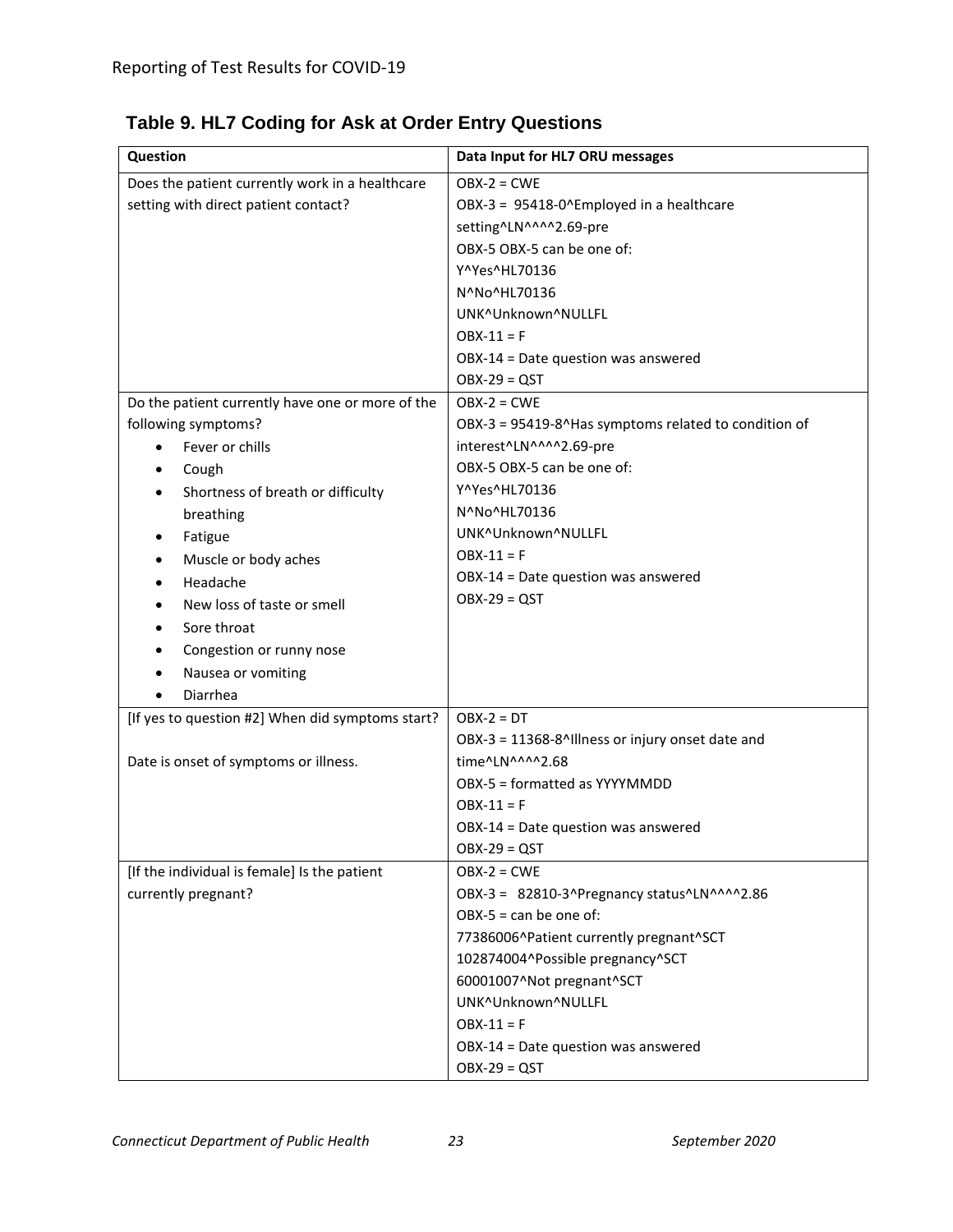| Does the patient currently reside in a congregate      | Use the confluence layout:                                    |  |
|--------------------------------------------------------|---------------------------------------------------------------|--|
| setting, including but not limited to:                 | $OBX-2 = CWE$                                                 |  |
| Nursing home or long term care facility<br>$\bullet$   | OBX-3 = 95421-4^Resides in a congregate care                  |  |
| Residential care location for people with<br>$\bullet$ | setting^LN^^^^2.69-pre                                        |  |
| intellectual and developmental                         | OBX-5 OBX-5 can be one of:                                    |  |
| disabilities                                           | Y^Yes^HL70136                                                 |  |
| Psychiatric treatment facility<br>$\bullet$            | N^No^HL70136                                                  |  |
| Group home<br>$\bullet$                                | UNK^Unknown^NULLFL                                            |  |
| Dormitory<br>$\bullet$                                 | $OBX-11 = F$                                                  |  |
| Board and care home                                    | OBX-14 = Date question was answered                           |  |
| Homeless shelter, or,                                  | $OBX-29 = QST$                                                |  |
| Foster care setting.<br>$\bullet$                      |                                                               |  |
| [Optional] Is this the first test the patient reports  | $OBX-2 = CWE$                                                 |  |
| having done for COVID-19?                              | OBX-3 = 95417-2^First test for condition of                   |  |
|                                                        | interest^LN^^^^2.69-pre                                       |  |
|                                                        | OBX-5 OBX-5 can be one of:                                    |  |
|                                                        | Y^Yes^HL70136                                                 |  |
|                                                        | N^No^HL70136                                                  |  |
|                                                        | UNK^Unknown^NULLFL                                            |  |
|                                                        | $OBX-11 = F$                                                  |  |
|                                                        | OBX-14 = Date question was answered                           |  |
|                                                        | $OBX-29 = QST$                                                |  |
| Is the patient hospitalized with confirmed or          | $OBX-2 = CWE$                                                 |  |
| suspected COVID-19?                                    | OBX-3 = 77974-4^Patient was hospitalized because of this      |  |
|                                                        | condition^LN^^^^2.69-pre                                      |  |
|                                                        | OBX-5 OBX-5 can be one of:                                    |  |
|                                                        | Y^Yes^HL70136                                                 |  |
|                                                        | N^No^HL70136                                                  |  |
|                                                        | UNK^Unknown^NULLFL                                            |  |
|                                                        | $OBX-11 = F$                                                  |  |
|                                                        | OBX-14 = Date question was answered                           |  |
|                                                        | $OBX-29 = QST$                                                |  |
| [If yes to question #7] Is the individual in an        | $OBX-2 = CWE$                                                 |  |
| intensive care unit?                                   | OBX-3 = 95420-6^Admitted to intensive care unit for condition |  |
|                                                        | of interest^LN^^^^26.9-pre                                    |  |
|                                                        | OBX-5 OBX-5 can be one of:                                    |  |
|                                                        | Y^Yes^HL70136                                                 |  |
|                                                        | N^No^HL70136                                                  |  |
|                                                        |                                                               |  |
|                                                        | UNK^Unknown^NULLFL                                            |  |
|                                                        | $OBX-11 = F$                                                  |  |
|                                                        | OBX-14 = Date question was answered                           |  |

Examples for HL7 messages can be found in [Appendix A.](#page-24-0) Additional HL7 information is in [Appendix B.](#page-25-0) CT DPH reserves the right to require additional data.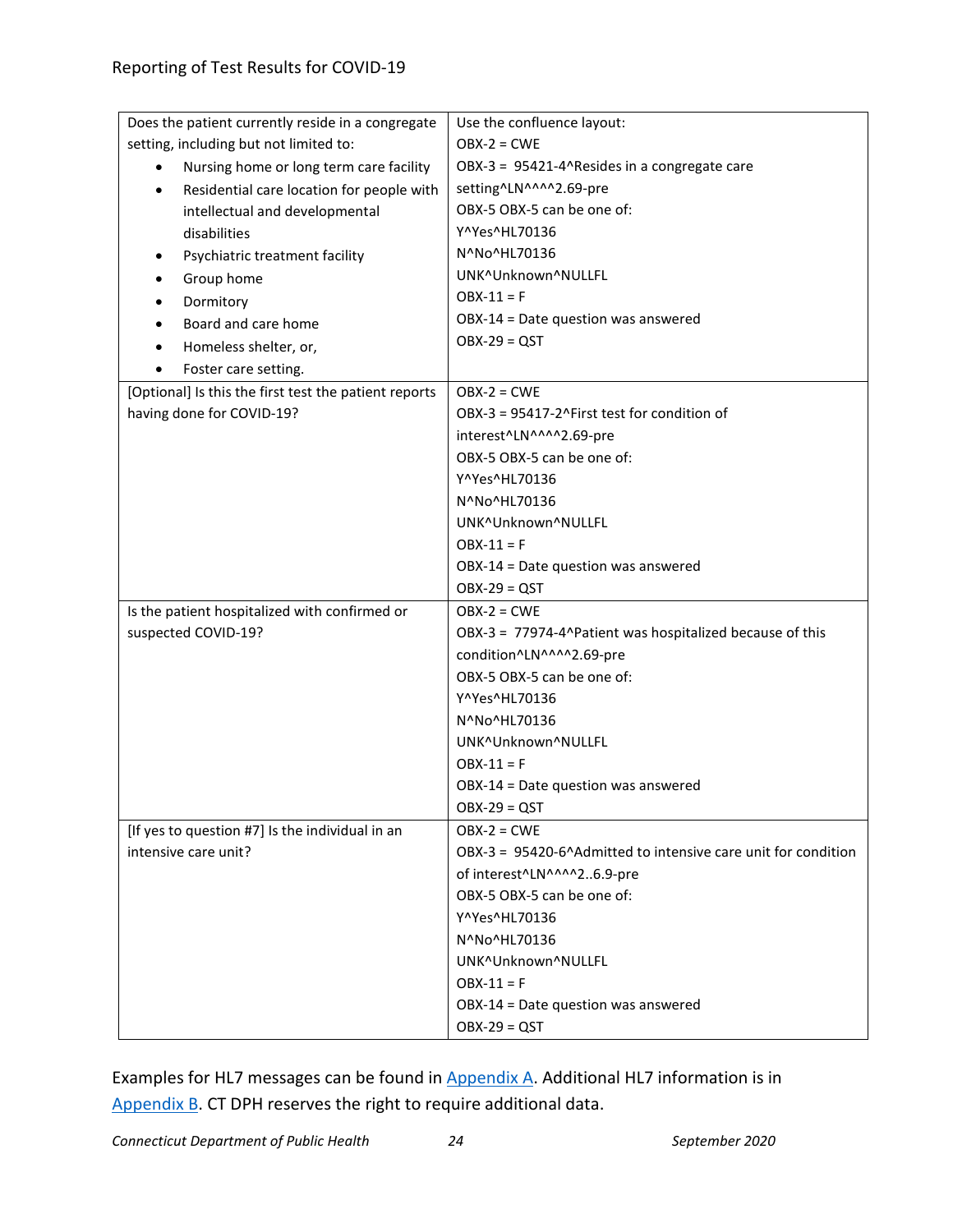## <span id="page-24-0"></span>**Appendix A. Examples**

**Reporting of other questions – add the structure for yes no unk (HL7 table 0136)**

OBX|6|NM|30525-0^Age^LN||85|a^year^UCUM|||||F|||202002271957-0500|||||||||||||||QST

OBX|7|CWE|95417-2^First test for condition of interest^LN||Y^Yes^HL70136||||||F|||202002271957-0500|||||||||||||||QST

OBX|8|CWE|95418-0^Employed in a healthcare setting^LN||UNK^Unknown^NULLFL||||||F|||202002271957-0500|||||||||||||||QST

OBX|9|CWE|95419-8^Has symptoms related to condition of interest^LN||Y^Yes^HL70136||||||F|||202002271957-0500|||||||||||||||QST

OBX|10|DT|11368-8^Illness or injury onset date and time^LN||20200214||||||F|||202002271957-0500|||||||||||||||QST

OBX|11|CWE|77974-4^Patient was hospitalized because of this condition^LN||Y^Yes^HL70136||||||F|||202002271957-0500|||||||||||||||QST

OBX|12|CWE|95420-6^Admitted to intensive care unit for condition of interest^LN||N^No^HL70136||||||F|||202002271957-0500|||||||||||||||QST

OBX|13|CWE|95421-4^Resides in a congregate care setting^LN||Y^Yes^HL70136||||||F|||202002271957-0500|||||||||||||||QST

OBX|14|CWE|82810-3^Pregnancy status^LN||60001007^Not pregnant^SCT||||||F|||202002271957-0500|||||||||||||||QST

#### **Device Identifier – included with any test result OBX**

OBX|1|CWE|94307-6^2020-nCoV N XXX Ql NAA

N1^LN||260373001^Detected^SCT||||||F|||202002281257-0500||| **xMAP SARS-CoV-2 Multi-**

**Antigen IgG Assay\_Lumine\_EUA^^99ELR~MAGPIX System\_Luminex** 

**Corp\_MNI^^99ELR**||202004020721-0500||||Public Health

Laboratory^D^^^^CLIA&2.16.840.1.113883.19.4.6&ISO^XX^^^05D0897628|3434 Industrial Loop^^Little Rock^AR^72205^USA^B|||||RSLT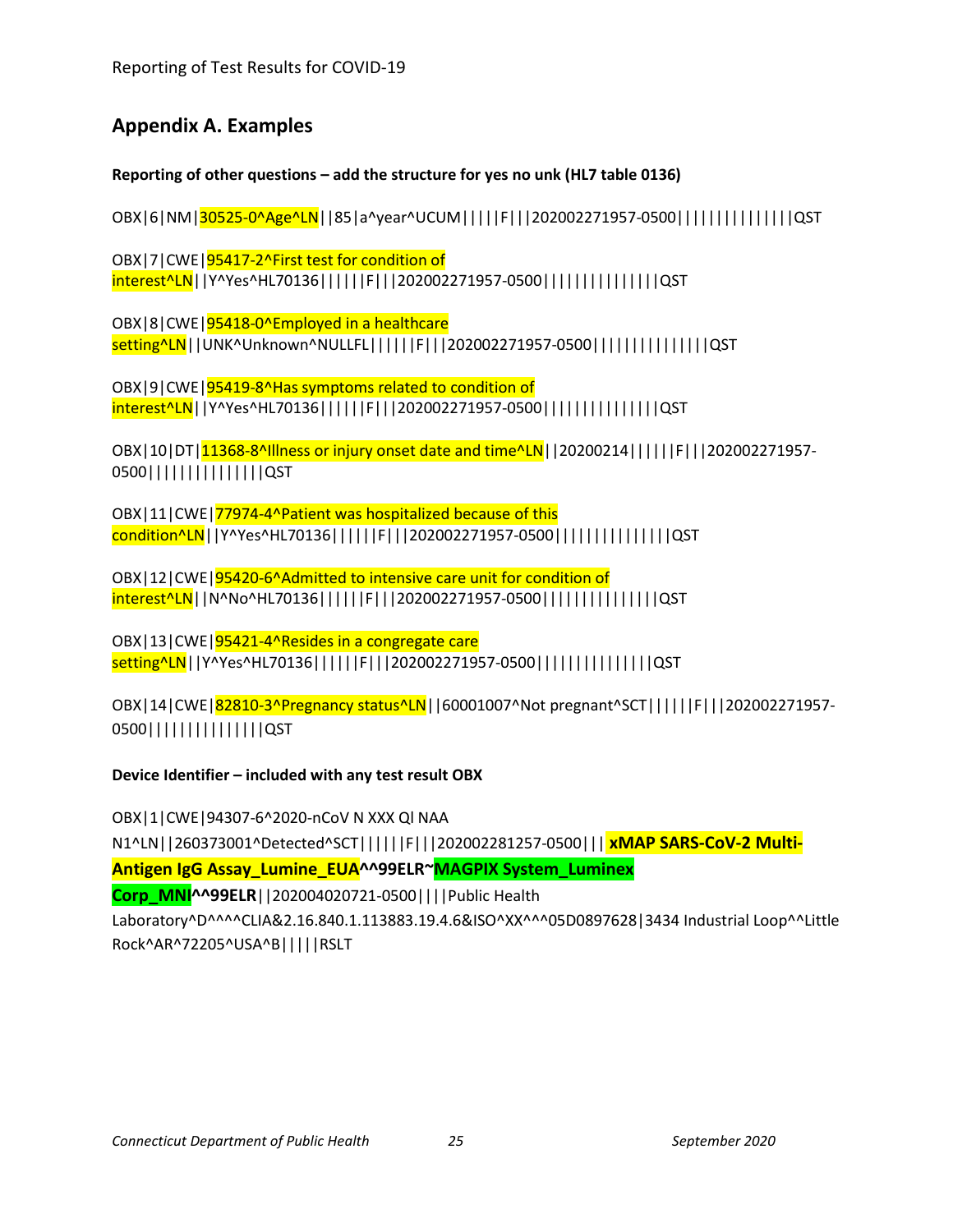## **Appendix B. Guidance for HL7 messages**

These are for certain segments in the HL7 message and do not reflect what is required in the entire HL7 message.

#### **PID – Patient Demographics**

<span id="page-25-0"></span>

| Seq          | Element     | Optionality  | HL7 mapping                                  | Changes in HL7 guidance | Comments                                       |
|--------------|-------------|--------------|----------------------------------------------|-------------------------|------------------------------------------------|
|              | <b>Name</b> |              |                                              |                         |                                                |
| $\mathbf{1}$ | Patient     | $\mathsf{R}$ | PID-5                                        |                         |                                                |
|              | Name        |              | OUTLAND^FNAME^Z^^^^L                         |                         |                                                |
| 2            | Patient     | $R$ (CT)/RE  | PID-7                                        |                         | Minimum format                                 |
|              | <b>DOB</b>  |              | yyyymmdd                                     |                         |                                                |
| 3            | Patient     | R (CT)/RE    | PID-8                                        |                         | Usually assumed as sex at birth. Can use F, M, |
|              | sex         |              | F.                                           |                         | O, U or Female, Male, Other, Unknown           |
| 4            | Patient     | $R$ (CT)/RE  | PID-10                                       | Add                     | PHVS_RaceCategory_CDC_Ref:                     |
|              | race        |              |                                              | PHC1175^Refused to      | https://phinvads.cdc.gov/vads/ViewValueSet.    |
|              |             |              |                                              | answer^CDCPHINVS        | action?id=2C70C8B3-F43B-E311-A464-             |
|              |             |              |                                              | UNK^Unknown^NULLFL      | 0017A477041A                                   |
|              |             |              |                                              |                         |                                                |
|              | Patient     |              | <b>PID-22</b>                                |                         | • 2135-2 Hispanic or Latino                    |
|              | ethnicity   |              |                                              |                         | • 2186-5 Non Hispanic or Latino                |
|              |             |              |                                              |                         | • UNK Unknown                                  |
|              |             |              |                                              |                         | <b>Refused to Answer</b>                       |
| 5            | Patient     | $R$ (CT)/RE  | <b>PID-11</b>                                |                         | Include County if possible.                    |
|              | address     |              | 438 SOME                                     |                         |                                                |
|              |             |              | ST^^SOMETOWN^CT^06000^<br><b>^^^HARTFORD</b> |                         |                                                |
| 6            | Patient     | R(CT)/RE     | <b>PID-13</b>                                |                         | Assumes patient's home phone; include area     |
|              | phone       |              | ^PRN^PH^^1^860^9999999                       |                         | code; best phone if not home phone             |

The only changes to what laboratories are already sending is the additional encoding for "Refused to answer".

#### **OBR and ORC – Ordering Information**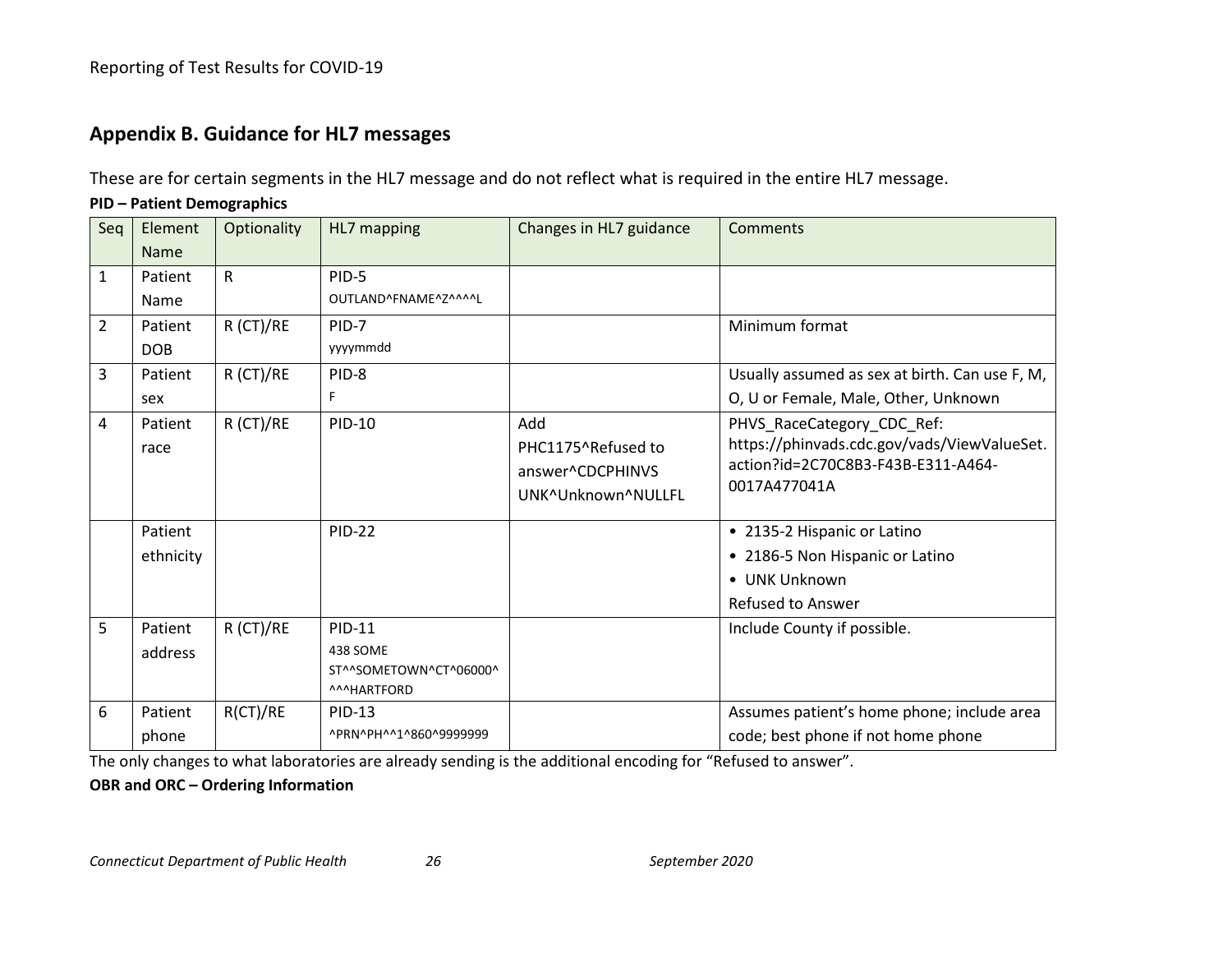| Seq            | Element Name        | Optionality | HL7 mapping        | Changes in HL7 | Comments                                                 |
|----------------|---------------------|-------------|--------------------|----------------|----------------------------------------------------------|
|                |                     |             |                    | guidance       |                                                          |
| $\mathbf{1}$   | Ordering provider   | R(CT)/RE    | <b>OBR-16</b>      |                | <b>Report NPI</b>                                        |
|                | name                |             |                    |                | Ordering Provider Name is in OBR-16.2 and OBR-16.3       |
|                | and NPI             |             |                    |                | NPI would be OBR-16.1;                                   |
|                | (as applicable)     |             |                    |                | When populating OBR-16.1 also populate ORC-              |
|                |                     |             |                    |                | 12.9/OBR-16.9 as: "NPI&2.16.840.1.113883.4.6&ISO"        |
|                |                     |             |                    |                | and ORC-12.13/OBR-12.13 as "NPI"                         |
| $\overline{2}$ | Ordering provider   | R(CT)/RE    | ORC-14/OBR-17      |                |                                                          |
|                | phone number        |             |                    |                |                                                          |
| 3              | Ordering provider   | R(CT)/RE    | ORC-24             |                | Include zip code ORC.24.5                                |
|                | address             |             | <b>28 CRESCENT</b> |                |                                                          |
|                |                     |             | ST^^MIDDLETOWN^CT  |                |                                                          |
|                |                     |             | ^06457-3654        |                |                                                          |
| $\overline{a}$ | Ordering facility   | <b>RE</b>   | <b>ORC-21</b>      |                | Facility placing the order $-$ of the ordering provider. |
| 5              | Date Test Ordered   | <b>RE</b>   | <b>ORC-15</b>      |                |                                                          |
|                |                     |             | yyyymmdd           |                |                                                          |
| 6              | <b>Test Ordered</b> | RE(CT)/R    | OBR-4              |                | LOINC code                                               |
|                |                     |             |                    |                |                                                          |

The only change to what laboratories are currently reporting is the provider NPI. This would be for the Ordering Provider.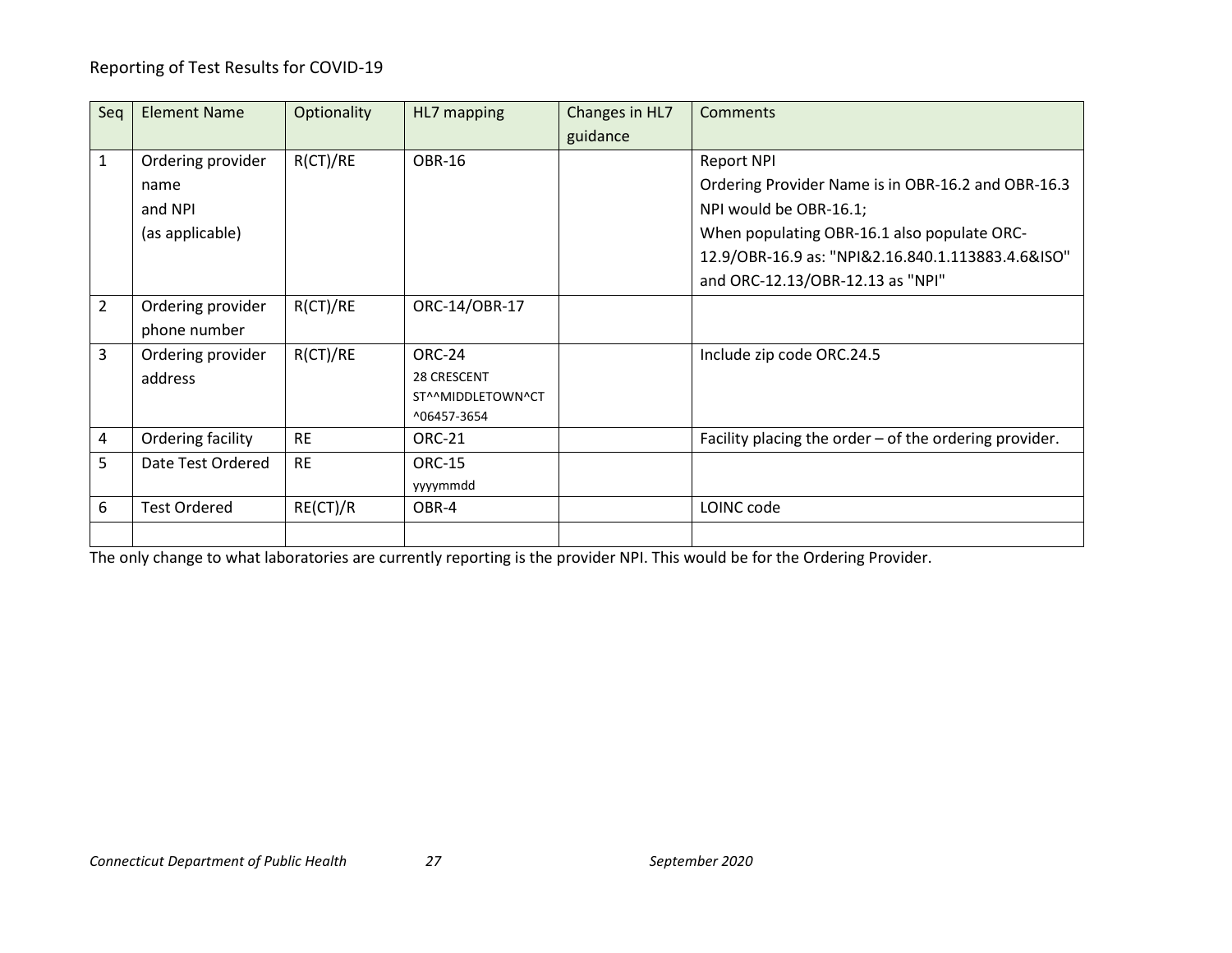#### **OBX – Observation Results**

| Seq            | <b>Element Name</b>     | Optionality | HL7 mapping      | Changes in HL7  | <b>Comments</b>                                             |
|----------------|-------------------------|-------------|------------------|-----------------|-------------------------------------------------------------|
|                |                         |             |                  | guidance        |                                                             |
| $\mathbf{1}$   | Performing facility     | R(CT)/R     | OBX-23 (v2.5.1)  |                 | In older versions of HL7 OBX-15 (Producer's ID can          |
|                | name and/or CLIA        |             |                  |                 | be used for the Performing Lab ID) or it can be             |
|                | number, if known        |             | OBX-15 (v2.3)    |                 | conveyed in the NTE following the result OBX. CT            |
|                |                         |             |                  |                 | DPH will accept CLIA or OID in OBX-23.10                    |
| $\overline{2}$ | Performing facility     | R(CT)/R     | OBX-24 (v2.5.1)  |                 |                                                             |
|                | zip code                |             |                  |                 |                                                             |
|                |                         |             | NTE (v2.3)       |                 |                                                             |
| 3              | Device Identifier       | RE(CT)/RE   | OBX-17           | New requirement | Use OBX-17 when describing the manufacturer and             |
|                |                         |             |                  |                 | model of either test kit (reagent) or instrument used;      |
|                |                         |             | <b>OBX-18</b>    |                 | or when referencing the EUA.                                |
|                |                         |             |                  |                 | Use OBX-18 when passing the serial number or UDI of         |
|                |                         |             |                  |                 | the test kit (reagent) or instrument.                       |
|                |                         |             |                  |                 | See examples in Appendix B.                                 |
| 4              | Test result             | R(CT)/R     | OBX-3            |                 | LOINC - fully construct this component. If LOINC available, |
|                |                         |             |                  |                 | must use.                                                   |
| 5              | Test result value       | R(CT)/R     | OBX-5            |                 | SNOMED CT (coded/qualitative/organism)                      |
|                |                         |             |                  |                 | For numeric, include units in OBX-6 when appropriate -      |
|                |                         |             |                  |                 | code units in UCUM                                          |
| 6              | <b>Test Result date</b> | RE(CT)/RE   | OBX-19 (v2.5.1.) |                 | yyyymmdd                                                    |
|                |                         |             |                  |                 | Note: For v2.3.1 and earlier, OBR-22 should reflect the     |
|                |                         |             | OBR-22 (v2.3.1)  |                 | date/time when OBR-25 was set to F. Generally, for an       |
|                |                         |             |                  |                 | OBR including multiple OBX segments it would be equal to    |
|                |                         |             |                  |                 | or later than the most recently finalized OBX, but without  |
|                |                         |             |                  |                 | OBX-19 available OBR-22 is the closest one can get.         |

The new elements are the Device Identifiers:<https://www.cdc.gov/csels/dls/sars-cov-2-livd-codes.html>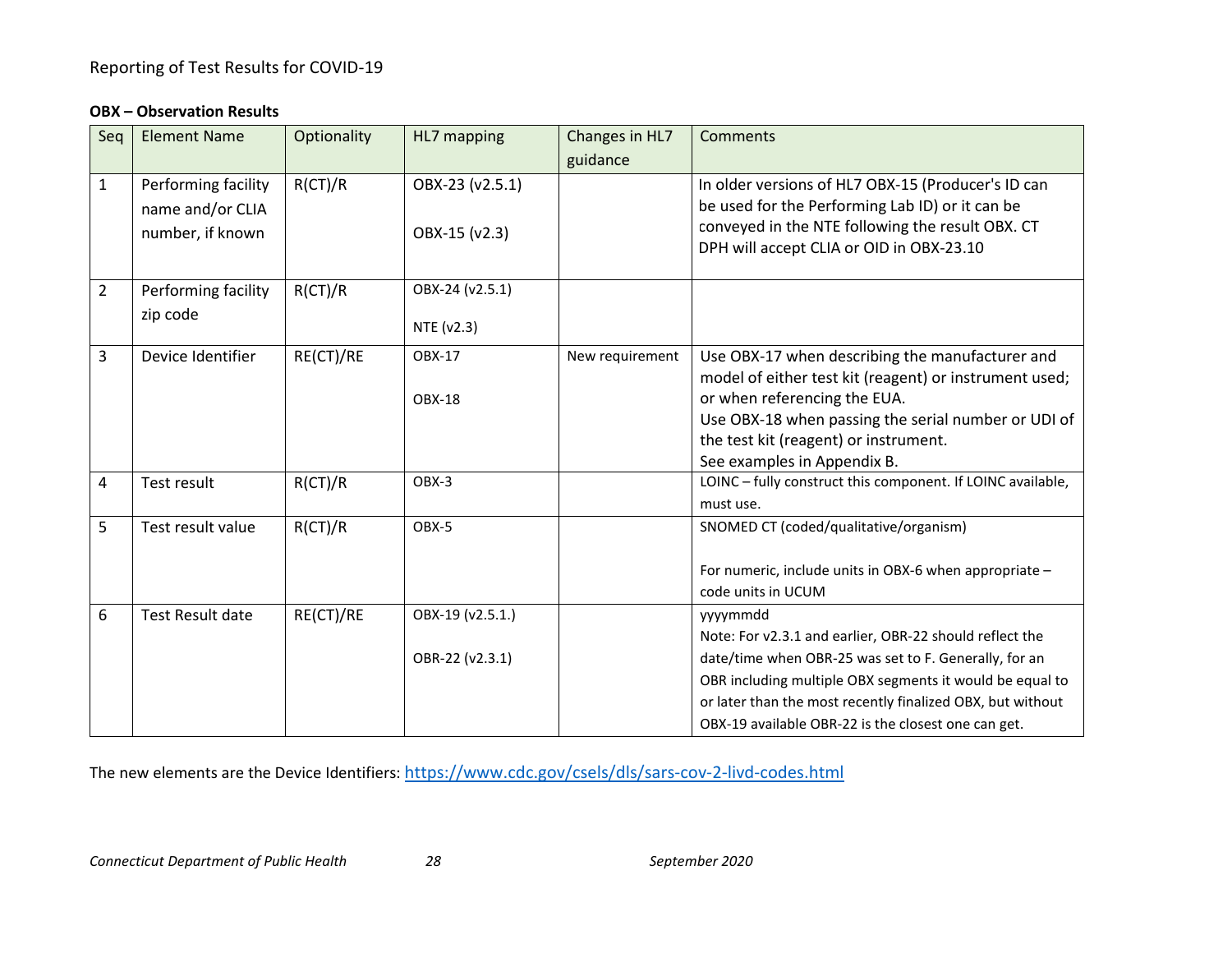#### **OBX – Ask at Order Entry – these answers are to be encoded in OBX segments**

| Seq            | <b>Element Name</b>                 | Optionality<br>CT/HHS | HL7 mapping                                                                                                                                                                                                                                          | Comments                                                                                    |
|----------------|-------------------------------------|-----------------------|------------------------------------------------------------------------------------------------------------------------------------------------------------------------------------------------------------------------------------------------------|---------------------------------------------------------------------------------------------|
| $\mathbf{1}$   | <b>First Test</b><br>(for COVID-19) | RE/RE                 | $OBX-2 = CWE$<br>OBX-3 = 95417-2^First test for condition of<br>interest^LN<br>OBX-5 OBX-5 can be one of:<br>Y^Yes^HL70136<br>N^No^HL70136<br>UNK^Unknown^NULLFL<br>$OBX-11 = F$<br>OBX-14 = Date question was answered<br>$OBX-29 = QST$            | LOINC: 95417-2^Whether this is the patient's first<br>test for the condition of interest^LN |
| $\overline{2}$ | Employed in health<br>care?         | RE/RE                 | $OBX-2 = CWE$<br>OBX-3 = $95418-0$ <sup>^</sup> Employed in a healthcare<br>setting^LN<br>OBX-5 OBX-5 can be one of:<br>Y^Yes^HL70136<br>N^No^HL70136<br>UNK^Unknown^NULLFL<br>$OBX-11 = F$<br>OBX-14 = Date question was answered<br>$OBX-29 = QST$ | LOINC: 95418-0^Whether patient is employed in a<br>healthcare setting^LN                    |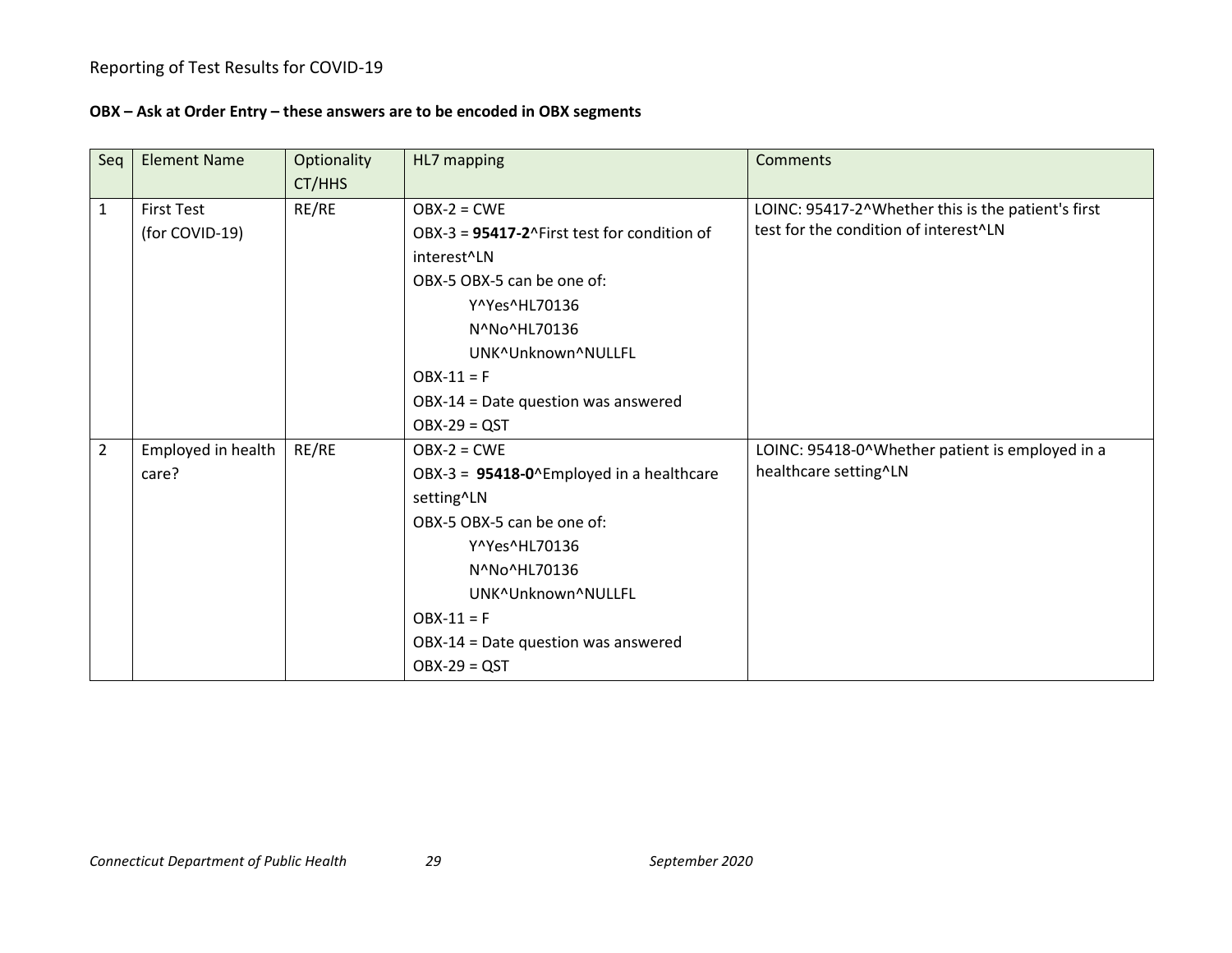| Seq | <b>Element Name</b> | Optionality | HL7 mapping                                  | <b>Comments</b>                                                                         |
|-----|---------------------|-------------|----------------------------------------------|-----------------------------------------------------------------------------------------|
|     |                     | CT/HHS      |                                              |                                                                                         |
| 3   | Symptomatic as      |             | $OBX-2 = CWE$                                | LOINC: 95419-8^Whether patient has symptoms                                             |
|     | defined by CDC?     |             | OBX-3 = 95419-8^Has symptoms related to      | related to condition of interest^LN                                                     |
|     |                     |             | condition of interest^LN                     |                                                                                         |
|     |                     |             | OBX-5 OBX-5 can be one of:                   | For COVID-19 the list of symptoms is here                                               |
|     |                     |             | Y^Yes^HL70136                                |                                                                                         |
|     |                     |             | N^No^HL70136                                 |                                                                                         |
|     |                     |             | UNK^Unknown^NULLFL                           |                                                                                         |
|     |                     |             | $OBX-11 = F$                                 |                                                                                         |
|     |                     |             | OBX-14 = Date question was answered          |                                                                                         |
|     |                     |             | $OBX-29 = QST$                               |                                                                                         |
| 4   | Date of Symptom     | C/C         | $OBX-2 = DT$                                 | LOINC: 11368-8^llness or injury onset date and time^LN                                  |
|     | Onset               |             | OBX-3 = 11368-8^Illness or injury onset date |                                                                                         |
|     |                     |             | and time^LN                                  |                                                                                         |
|     | Condition if        |             | OBX-5 = formatted as YYYYMMDD                |                                                                                         |
|     | symptomatics is     |             | $OBX-11 = F$                                 |                                                                                         |
|     | Yes                 |             | OBX-14 = Date question was answered          |                                                                                         |
|     |                     |             | $OBX-29 = QST$                               |                                                                                         |
| 5   | Hospitalized        | RE/RE       | $OBX-2 = CWE$                                | LOINC: 77974-4^Whether patient was hospitalized                                         |
|     | because of COVID-   |             | OBX-3 = 77974-4^Patient was hospitalized     | because of this condition^LN                                                            |
|     | 19?                 |             | because of this condition^LN                 |                                                                                         |
|     |                     |             | OBX-5 OBX-5 can be one of:                   | When interested in whether hospitalized at time of<br>order, use PV1-2 (Patient Class). |
|     |                     |             | Y^Yes^HL70136                                |                                                                                         |
|     |                     |             | N^No^HL70136                                 | If a test were ordered during an ER/ED visit, the answer                                |
|     |                     |             | UNK^Unknown^NULLFL                           | is No.                                                                                  |
|     |                     |             | $OBX-11 = F$                                 |                                                                                         |
|     |                     |             | OBX-14 = Date question was answered          |                                                                                         |
|     |                     |             | $OBX-29 = QST$                               |                                                                                         |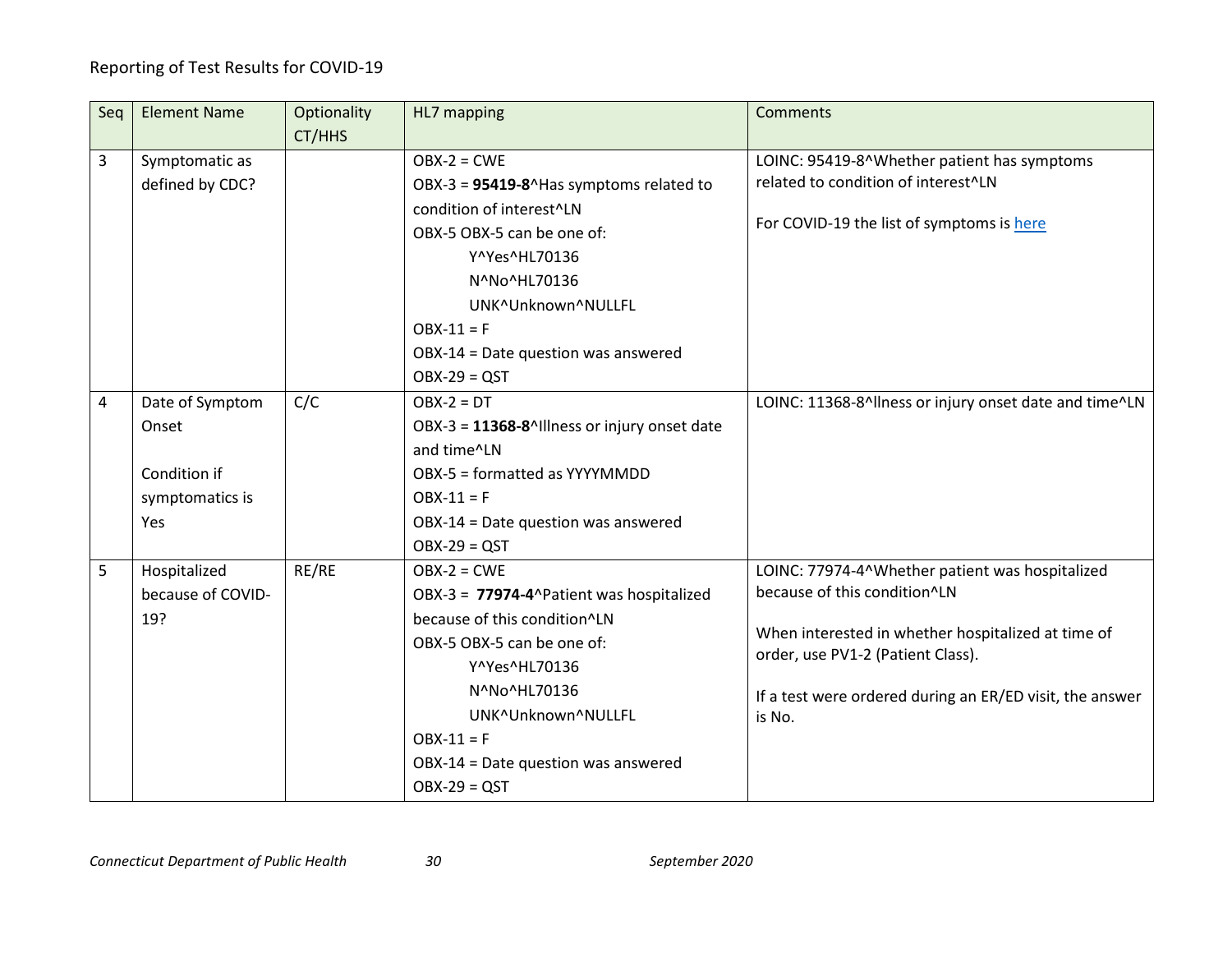| Seq            | <b>Element Name</b>  | Optionality | HL7 mapping                                | <b>Comments</b>                                                                                      |
|----------------|----------------------|-------------|--------------------------------------------|------------------------------------------------------------------------------------------------------|
|                |                      | CT/HHS      |                                            |                                                                                                      |
| 6              | Admitted to ICU      | RE/RE       | $OBX-2 = CWE$                              | LOINC: 95420-6^Whether patient was admitted to                                                       |
|                | due to COVID-19?     |             | OBX-3 = 95420-6^Admitted to intensive care | intensive care unit for condition of interest^LN                                                     |
|                |                      |             | unit for condition of interest^LN          |                                                                                                      |
|                |                      |             | OBX-5 OBX-5 can be one of:                 | When interested in whether in ICU at time of order, use<br>PV1 location/organization providing care. |
|                |                      |             | Y^Yes^HL70136                              |                                                                                                      |
|                |                      |             | N^No^HL70136                               |                                                                                                      |
|                |                      |             | UNK^Unknown^NULLFL                         |                                                                                                      |
|                |                      |             | $OBX-11 = F$                               |                                                                                                      |
|                |                      |             | OBX-14 = Date question was answered        |                                                                                                      |
|                |                      |             | $OBX-29 = QST$                             |                                                                                                      |
| $\overline{7}$ | Resident in          | RE/RE       | $OBX-2 = CWE$                              | LOINC: 95421-4^Whether patient resides                                                               |
|                | congregate care      |             | OBX-3 = 95421-4^Resides in a congregate    | in a congregate care setting^LN                                                                      |
|                | setting (at the time |             | care setting^LN                            |                                                                                                      |
|                | of testing)          |             | OBX-5 OBX-5 can be one of:                 |                                                                                                      |
|                |                      |             | Y^Yes^HL70136                              |                                                                                                      |
|                |                      |             | N^No^HL70136                               |                                                                                                      |
|                |                      |             | UNK^Unknown^NULLFL                         |                                                                                                      |
|                |                      |             | $OBX-11 = F$                               |                                                                                                      |
|                |                      |             | OBX-14 = Date question was answered        |                                                                                                      |
|                |                      |             | $OBX-29 = QST$                             |                                                                                                      |
| 8              | Pregnant? Current    | C/C         | $OBX-2 = CWE$                              | LOINC: 82810-3 Pregnancy status                                                                      |
|                | pregnancy status     |             | OBX-3 = 82810-3^Pregnancy status^LN        |                                                                                                      |
|                | at time of testing   |             | $OBX-5 = can be one of:$                   | LOINC from https://loinc.org/sars-cov-2-and-covid-19/                                                |
|                |                      |             | 77386006^Patient currently                 |                                                                                                      |
|                |                      |             | pregnant^SCT                               |                                                                                                      |
|                |                      |             | 102874004^Possible pregnancy^SCT           |                                                                                                      |
|                |                      |             | 60001007^Not pregnant^SCT                  |                                                                                                      |
|                |                      |             | UNK^Unknown^NULLFL                         |                                                                                                      |
|                |                      |             | $OBX-11 = F$                               |                                                                                                      |

*Connecticut Department of Public Health 31 September 2020*